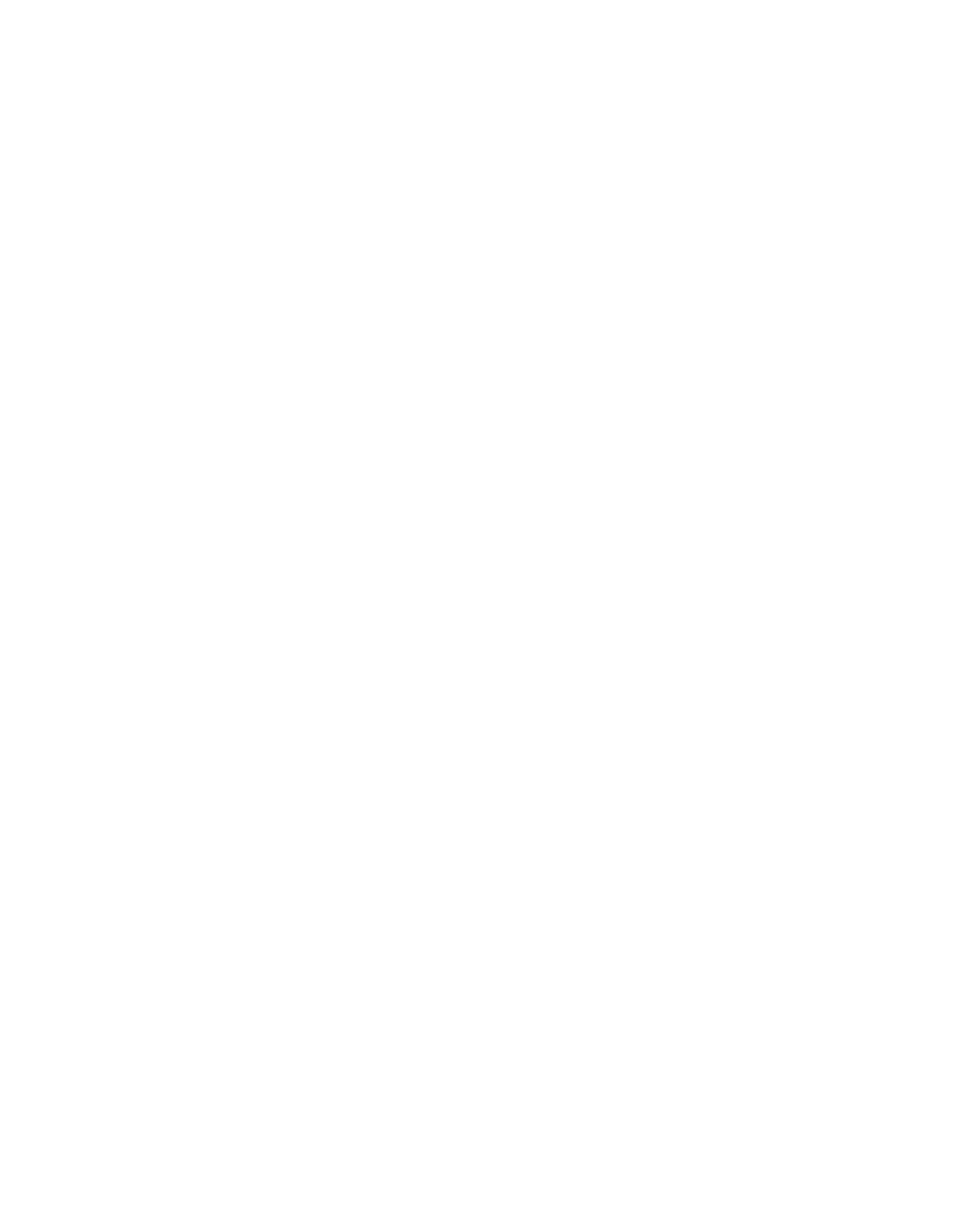## **ARTICLE 1 – GENERAL**

#### Section 1: Purpose

- a) The purpose of this Agreement is to establish and maintain collective bargaining relations between the Company and its employees as represented by the Union, to establish rates of pay, hours of work and other conditions of employment; to provide for the prompt and equitable disposition of grievances; and generally, through the full and fair administration of all terms and provisions contained herein, to develop and achieve harmonious relationships between the Union, the Company and the employees which will be conducive to their mutual well-being.
- b) The Union and the Company agree it is in the best interest of the community and its members to create job opportunities in B.C.
- c) The parties hereto subscribe to the principles of the Human Rights Code and recognize their respective obligations and responsibilities to provide a work environment free from sexual and personal harassment.

#### Section 2: Gender

Wherever a masculine reference is used in this Agreement, it shall be deemed to include the equivalent feminine reference.

## Section 3: No Strikes or Lockouts

The Union and the Company agree that there will be no strikes or lockouts while this Agreement continues to operate.

## Section 4: Employer's Rights

The management of the operation and the direction and promotion of the employees are vested exclusively in the Management provided it will not be used for the purpose of discrimination against employees, subject to all other provisions of this Collective Agreement.

The company shall have the right to select its employees and to discipline or discharge them for just and reasonable cause.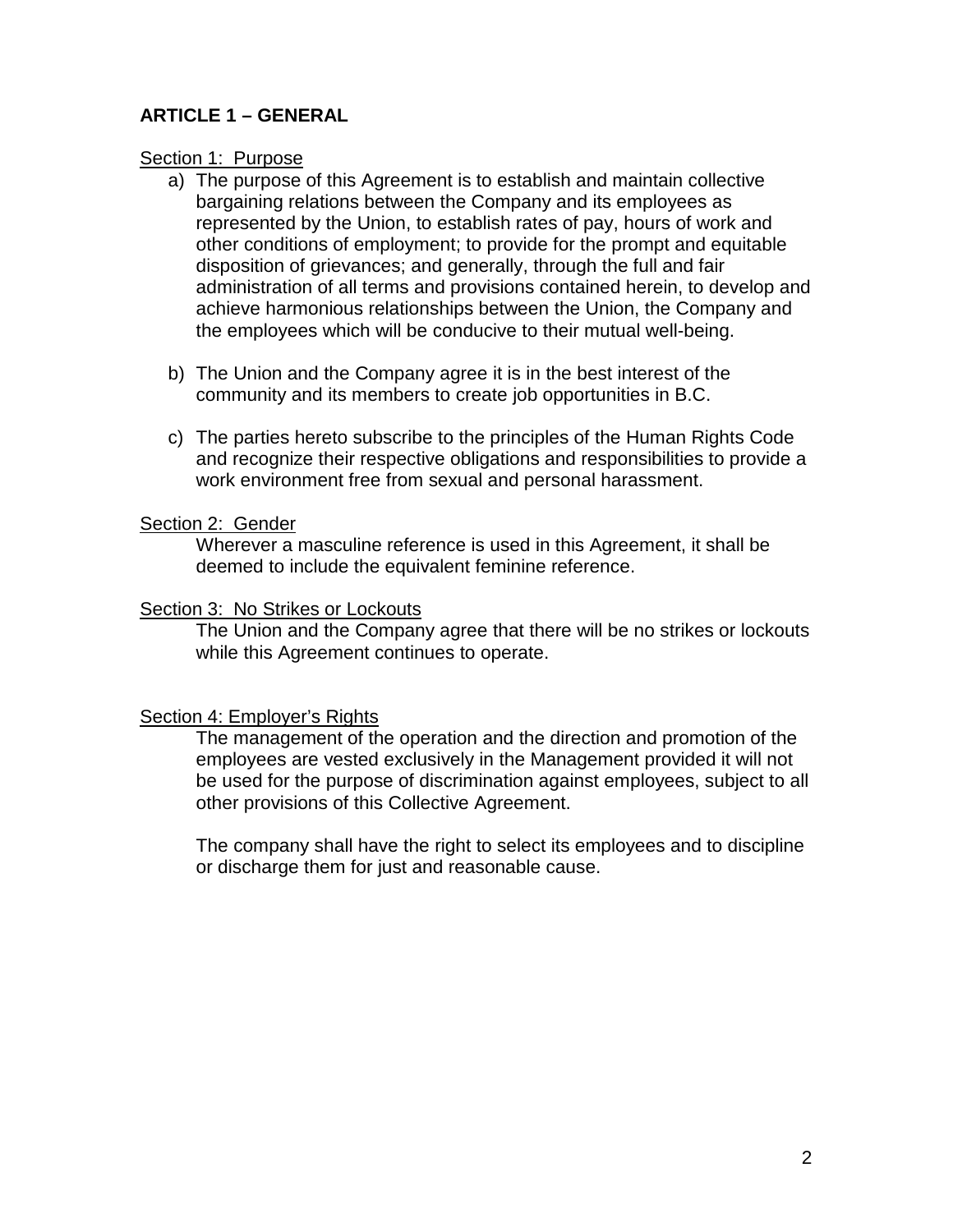## **ARTICLE 2 – UNION RECOGNITION**

#### Section 1

The Company recognizes Local 9, Pulp, Paper and Woodworkers of Canada as the exclusive bargaining agent for hourly paid employees except office and sales staff, and those excluded by the Labour Relations Code.

#### Section 2: Bargaining Unit Work

The Union and the Company recognize that salaried employees, including Supervisors, are excluded from the provisions of this Agreement. For the practical, efficient, and economic operation of the plant, there may be occasions when Supervisors could do bargaining unit work. The Union and the Company agree that Supervisors may only perform bargaining unit work for the purposes of instruction, or for the purposes of developing and testing of new products or processes, and assisting in minor break downs of short duration, providing such work does not displace or replace any bargaining unit employee, or in the case of emergency. Such occasions shall only be temporary in nature and must not result in the displacement or layoff of an employee, or prevent the recall of a laid-off employee. The Company shall notify the Union in the event Supervisors or other excluded personnel intend on performing bargaining unit work, prior to such work, if practicable.

## Section 3: Bulletin Boards

The Company shall supply adequately enclosed official bulletin boards in each department for the use of the Union in posting of official bulletins.

## Section 4

Any new employee shall be introduced to a Union plant committee member by his supervisor within three (3) days of starting work.

## **ARTICLE 3 – UNION SECURITY**

## Section 1: Union Shop

All employees of the Company shall, as a condition of continued employment, become members in good standing and shall maintain such membership in good standing in the Union and all new employees shall, as a condition of employment, become a member of the Union within thirty (30) days of their date of hire. Any employee who fails to maintain his membership in good standing in the Union by reason of failure to pay dues or assessments, uniformly required of all members of the bargaining unit, shall be discharged after seven (7) days written notice to the Company by the Union of the employee's failure to maintain his membership in good standing.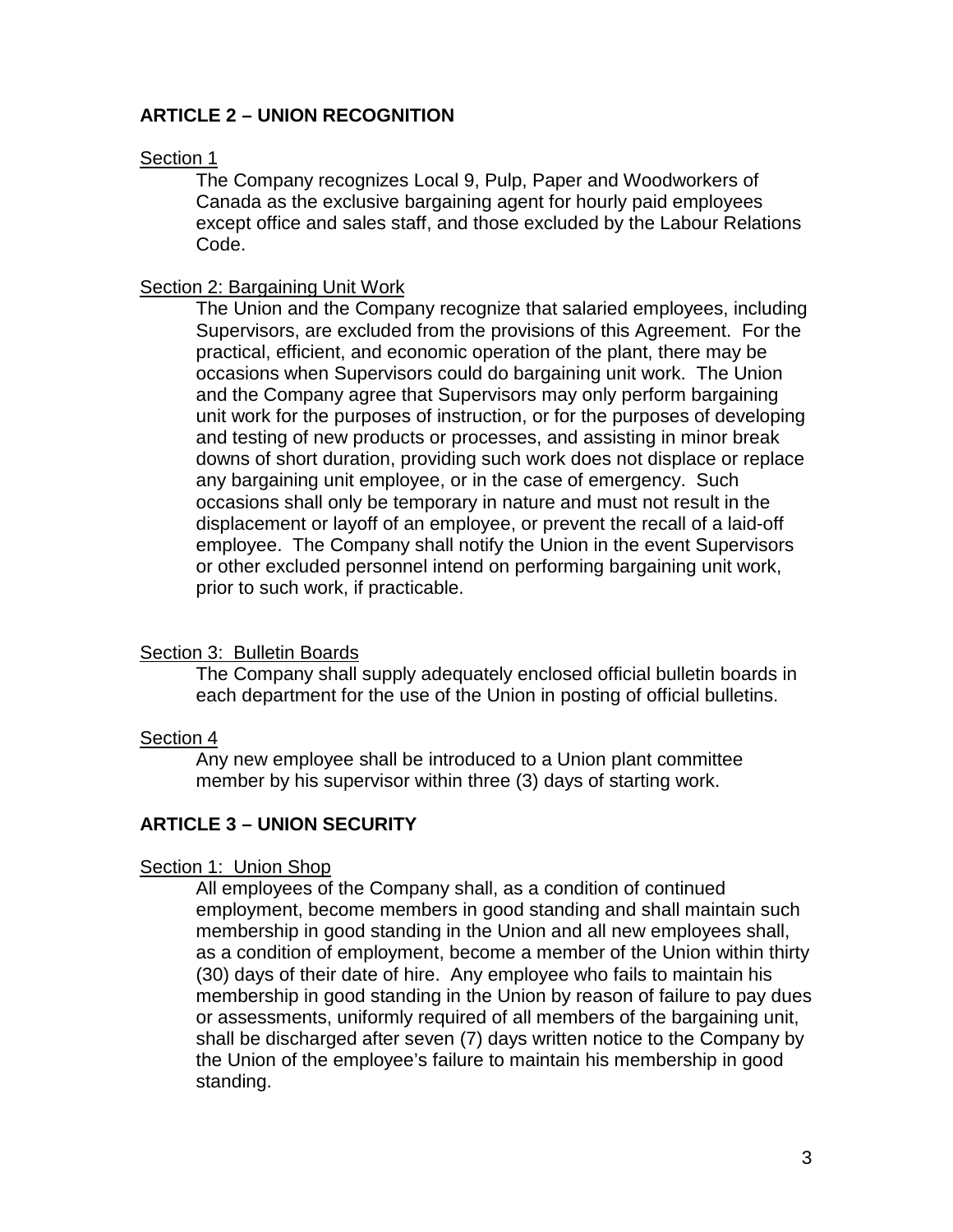## Section 2: Union Dues Deductions

- a) The Company agrees to deduct and remit dues from each employee according to the rules laid out in the By-laws of the Union. The Company will deduct dues from new employees after 40 hours of work.
- b) All deductions shall be remitted to the Union once a month with a written statement containing the names of the employees from whom the deductions were made and the amount of the deduction.

## Section 3: Union Representation

- a) The Union shall elect from its members employed by the Company a Union Plant Committee and/or Shop Steward(s), who shall represent the Union on matters arising out of this Agreement including the processing of grievances.
- b) The Union agrees to notify the Company, in writing, of the names of its Plant Committee Members and Shop Steward(s) and shall notify the Company, in writing, of any changes in these positions.
- c) The Company agrees that the Union Plant Committee and/or Shop Steward(s), upon company authorization, will be compensated at their regular rate of pay when handling Collective Agreement matters. The company will not unreasonably withhold such authorization.
- d) Authorized representatives of the Union shall be granted reasonable access to the plant upon receiving permission from the Company. Permission will not be unreasonably withheld. It is agreed that access to the plant by a Union representative will not disrupt production.

## Section 4: Successorship

- a) (i) In the event of a change in employer status, members of Local 9, PPWC will retain all of their rights under the Collective Agreement.
	- (ii) Without limiting the generality of the forgoing, if the Company or its operations, or any part of the Company or its operations, are sold, leased, transferred or otherwise disposed of, the purchaser, lessee or transferee is bound by the Collective Agreement to the same extent as if it had been signed by the purchaser, lessee or transferee, as the case maybe.
- b) Replacement Plant

If for any reason the Company closes the existing plant and transfers its manufacturing operations to another plant, within a radius of 50 Km of the existing plant, the employees shall retain their employment and seniority at the other plant. The company shall recognize the existing collective agreement in the other plant.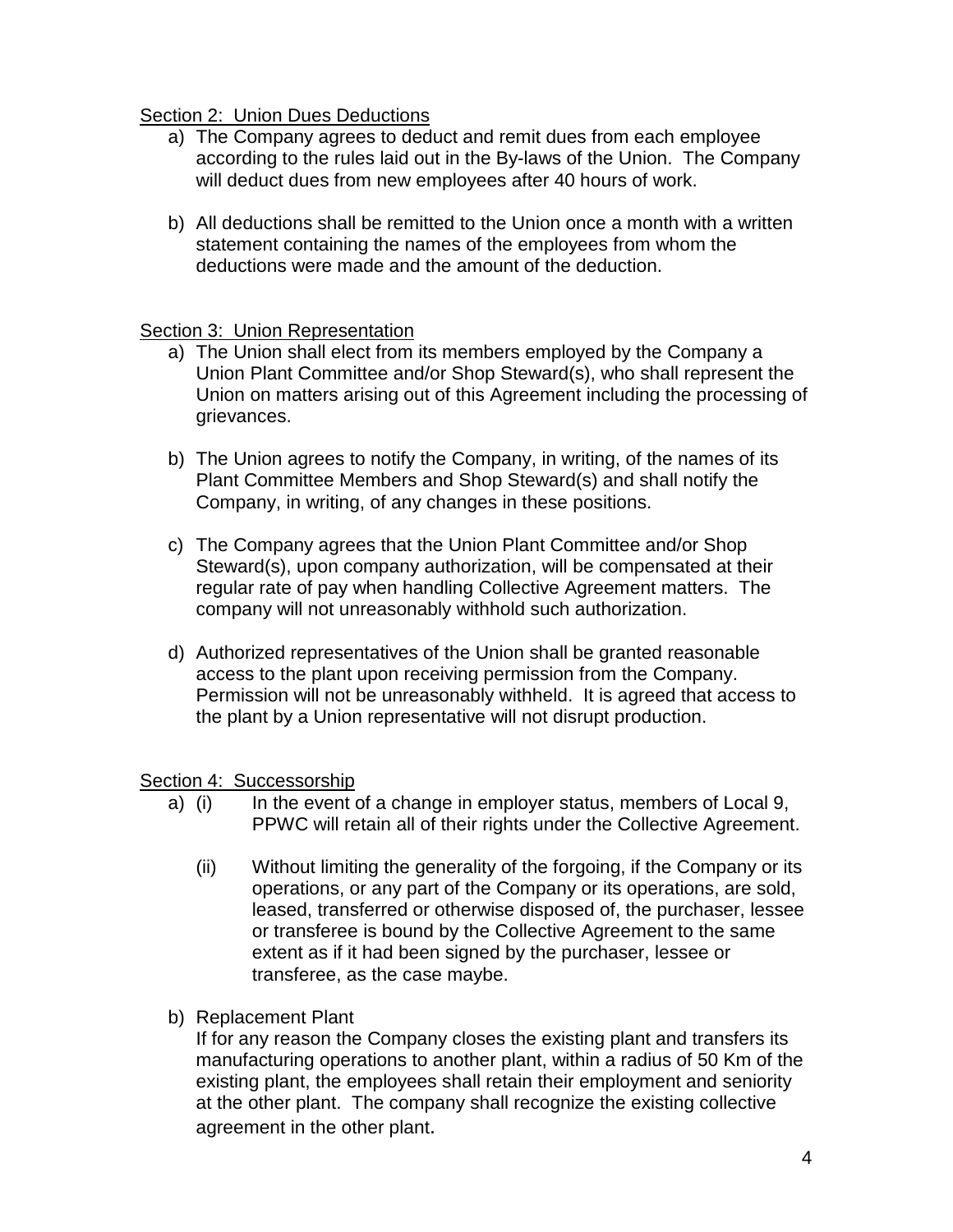## **ARTICLE 4 – TERM OF AGREEMENT**

## Section 1

The agreement shall be in full force and effect from April 16th, 2014 to April 15, 2019.

## Section 2

The parties agree that the operation of Section 50(2) of the Labour Relations Code of British Columbia is hereby excluded.

## Section 3

The present Collective Agreement shall remain in full force and effect until a new Agreement is signed or the requirements of the Labour Code regarding strike or lockout have been met, whichever occurs first.

## Section 4

This Agreement may be opened for collective bargaining to amend said Agreement by either party advising the other, in writing, within four (4) months of the expiry date, that change is desired.

## Section 5

If notice of desire for changes has been given in accordance with Section 4 above, the parties shall, as soon as agreeable to the parties following such date of notice, meet for collective bargaining. The Company, being represented in such negotiations by a Bargaining Committee appointed by the Company and the Union being represented by a Bargaining Committee selected by said Union. Any agreement on changes arrived at and approved in such negotiations shall be binding upon the parties to this Agreement.

# **ARTICLE 5 – SENIORITY**

## Section 1: Principles

The Company recognizes the principles of seniority in their application to promotion, demotion, transfer, layoff and recall providing the employee has the qualifications and ability to perform the work.

## **Section 2: Probation Period**

An employee shall be considered on probation for the first forty-five (45) calendar days of employment and will have no seniority rights during that period. After completion of this probationary period, his/her seniority shall date back to the day on which his/her employment began.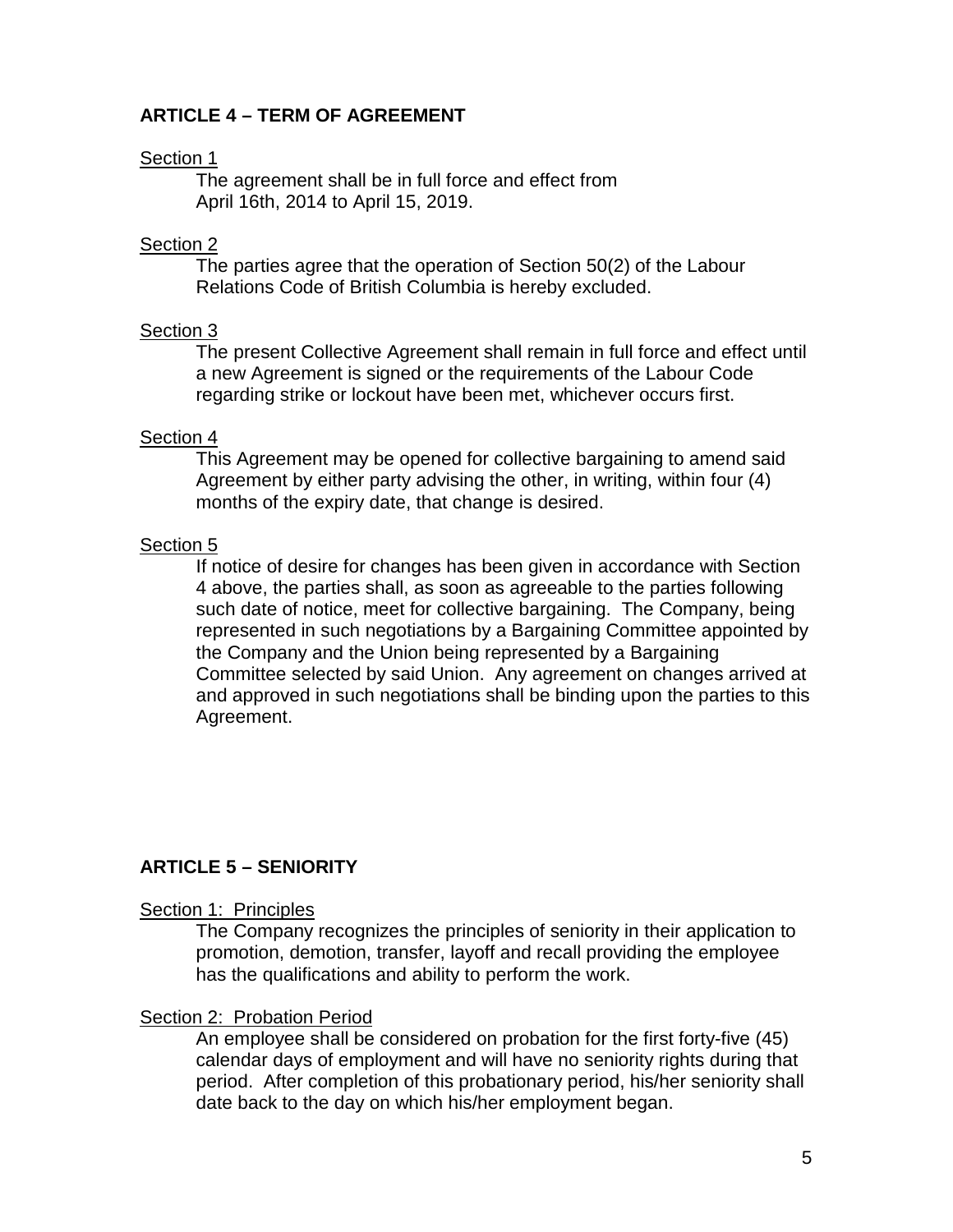#### Section 3: Job Postings

- a) When a vacancy occurs or a new position is created, a job posting is required, which shall be posted on the bulletin boards for at least (7) working days. The Company shall schedule the selected employee into the posted job within 30 days after the employee has been accepted, or as soon after as can reasonably be scheduled.
- b) Where the posting system does not generate a qualified applicant, the company shall retain the right to manage, and may select and hire from outside the bargaining unit.
- c) In selecting an applicant for a vacancy or a new position, seniority shall be the determining factor provided the applicant possesses the required qualifications and sufficient ability to perform the job.
- d) An employee who has been selected to fill a vacancy or a new position shall be allowed a period of up to thirty (30) working days to prove his ability for the position. If, after a fair assessment by the Company, it is found that the employee is unable to perform the duties of the position, the employee shall revert to his/her former job position. This trial period may be extended by mutual agreement between the Company and Union.

#### Section 4: Layoffs and Recalls and Retention of Seniority

- a) The general principle for layoff and recall is: first in, last out.
- b) No new employee shall be hired until all laid-off employees have been given the opportunity to return to work.
- c) A laid-off employee shall retain his/her rights under the Collective Agreement for a period of one (1) year from the date of layoff.
- d) If an employee is laid off for a period of time which exceeds the period of time referred to in paragraph (c) above, then that employee will be considered permanently laid off.

## **ARTICLE 6 – HOURS OF WORK AND OVERTIME**

#### Section 1: Shift Schedules

It is understood that employees may be assigned to one of the following hours of work configurations. This Article shall not be construed as guaranteeing to any employee any number of hours of work per day or per week.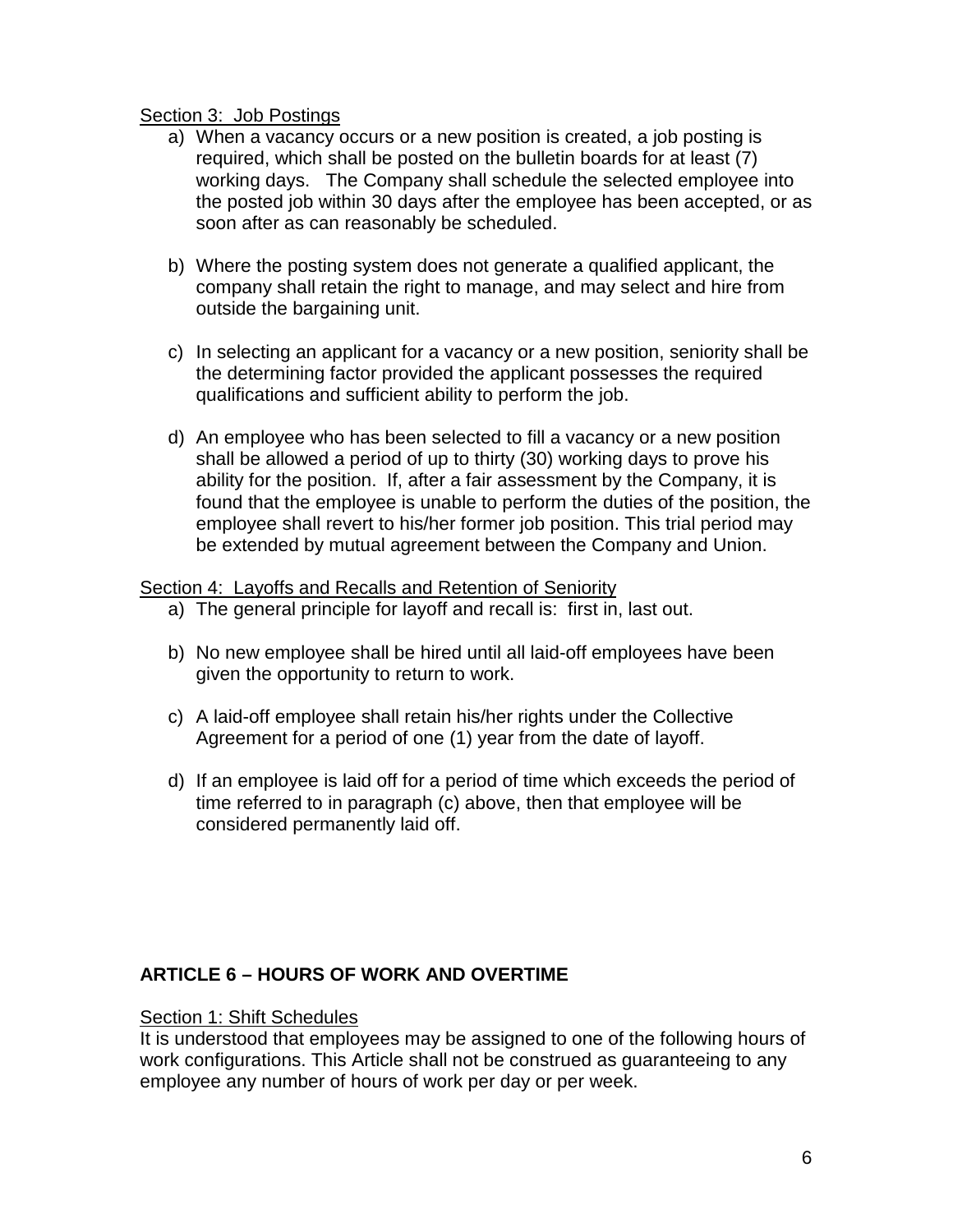## **1. (Five Day Schedule):**

- a) The regular hours of work shall be five (5) eight (8) hour shifts, with two (2) days off each week. Such days off will be consecutive days unless mutually agreed to be otherwise between the employee and the Company.
- b) Start and Stop times will be:
	-
	- b. Day Shift. Regular Start 7:00 am Stop 3:30 pm
	- a. Day Shift, On call Start 7:00am Stop 3:00 pm
	- c. Afternoon Shift. On call Start 3:00 pm Stop 11:00 pm
		-
	- d. Afternoon Shift. Regular Start 3:00 pm Stop 11:30 pm
- -
	- e. Graveyard Shift. On call Start 11:00 pm Stop 7:00 am
	- f. Graveyard Shift. Regular Start 11:00 pm Stop 7:30 am
- c) Overtime shall be paid at rate and one half for all hours worked in excess of eight (8) hours per day.
- d) Double straight time rates shall be paid for all hours worked in excess of eleven (11) hours per day.
- e) Employees not required to be on call during lunch will have a shift duration of eight and one half hours  $(8 \frac{1}{2})$ , which shall include one unpaid half hour per day to eat lunch.
- f) Employees required to be on call during lunch will have paid shift duration, including lunch, of eight (8) hours, as reflected in b).
- g) For the purpose of this provision, a Statutory Holiday which falls in concert with the work scheduled and when not worked, will be considered as a shift worked.

Employees shall be granted a ten (10) minute rest period without loss of pay, during each half of each shift as near to the mid-point of the period as practicable.

# **2. (Four Day, Ten (10) Hour Schedule):**

- a) The regular hours of work shall be four (4) ten (10) hour shifts, with three (3) days off between shifts. Such days off will be consecutive days unless mutually agreed to be otherwise between the employee and the Company.
- b) Start and Stop times will be as agreed to by the Plant Committee and the Company.
- c) Overtime shall be paid at rate and one half for all hours worked in excess of ten (10) hours per day.
- d) Double straight time rates shall be paid for all hours worked in excess of twelve (12) hours per day.
- e) Employees not required to be on call during lunch will have a shift duration of ten and one half hours (10  $\frac{1}{2}$ ), which shall include one unpaid half hour per day to eat lunch.
- f) Employees required to be on call during lunch will have paid shift duration, including lunch, of ten (10) hours.
- g) For the purpose of this provision, a Statutory Holiday which falls in concert with the work scheduled and when not worked, will be considered as a shift worked.
- 
- -
	-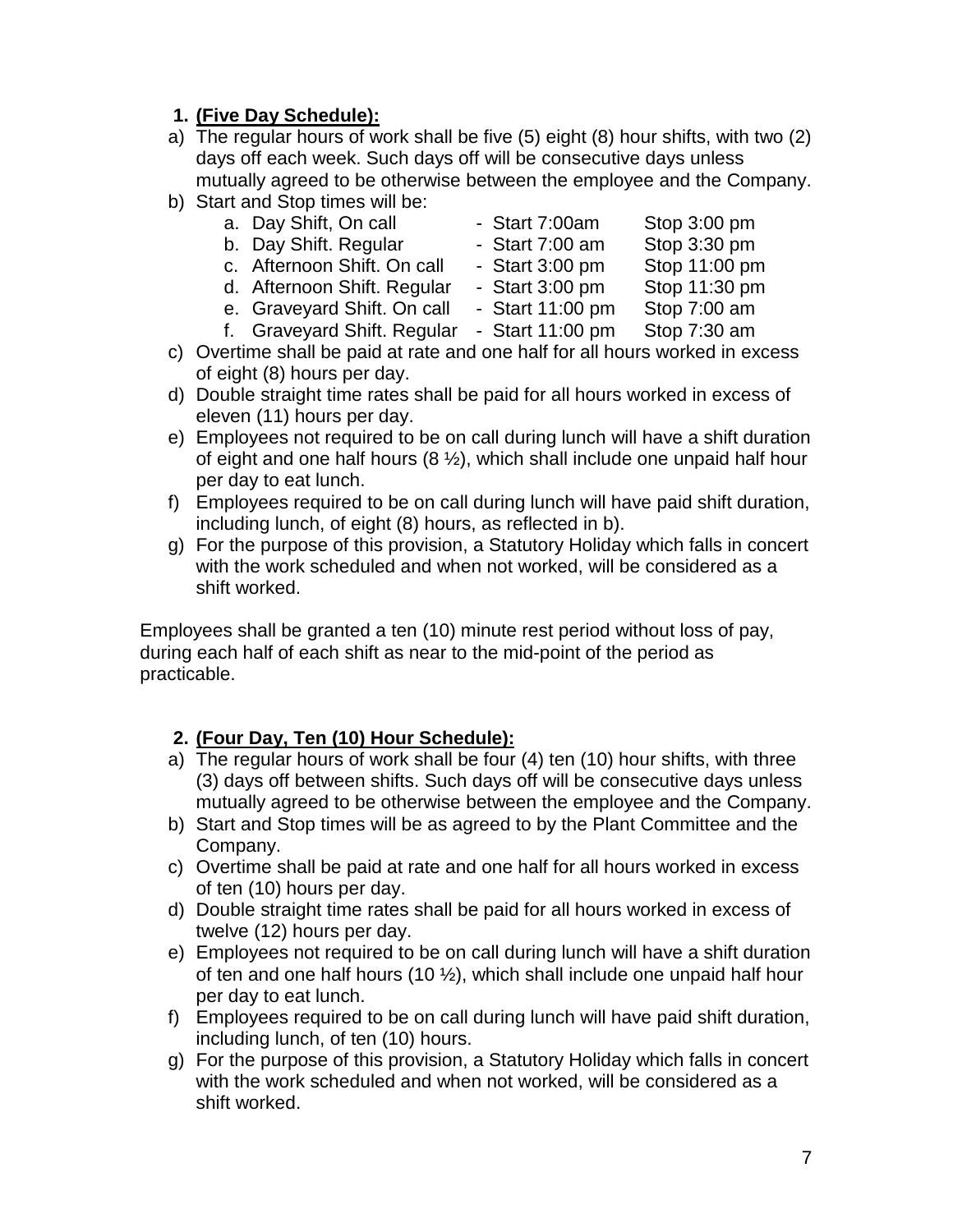Employees shall be granted a ten (10) minute rest period without loss of pay, during each half of each shift as near to the mid-point of the period as practicable.

## **3. (Four Day, Twelve (12) Hour Schedule):**

- a) The regular hours of work shall be four (4) twelve (12) hour shifts, with four (4) days off between shifts. Such days off will be consecutive days unless mutually agreed to be otherwise between the employee and the Company.
- b) Start and Stop times will be:
	- a. Day Shift, Start 6:00 am Stop 6:00 pm
	- b. Night Shift.- Start 6:00 pm Stop 6:00 am
- c) Overtime shall be paid at rate and one half for all hours worked in excess of ten (10) hours per day, with a qualifier that a minimum of 40 consecutive hours must be worked in a shift rotation.
- d) Double straight time rates shall be paid for all hours worked in excess of twelve (12) hours per day.
- e) Under this schedule, employees will be deemed to be on call during their half (1/2) hour lunch and will have paid shift duration of twelve (12) hours.

Employees shall be granted a fifteen (15) minute rest period without loss of pay, during each half of each shift as near to the mid-point of the period as practicable.

# **ARTICLE 6 – HOURS OF WORK AND OVERTIME (continued)**

## Section 2: Other Shifts

The Company and the Union shall have the right under the collective agreement to agree upon and implement other schedules consistent with the principle of a forty (40) hour work week, over an averaging period.

## Section 3: Hot Meal

When an employee works more than two additional hours after completing his regular shift, he shall be provided with a hot meal. The meal shall be eaten on Company time. As an alternative to the hot meal, an employee may elect to receive a flat \$10.00 in pay. It is understood this will be administered as a nontaxable benefit to the extent permitted by CCRA.

## Section 4: Change of Shift Notice

A period of 24 hours notice must be provided to an employee for a change of shift assignment. In lieu of notice, the rate of time and one half will be paid for the first shift worked under the altered shift assignment.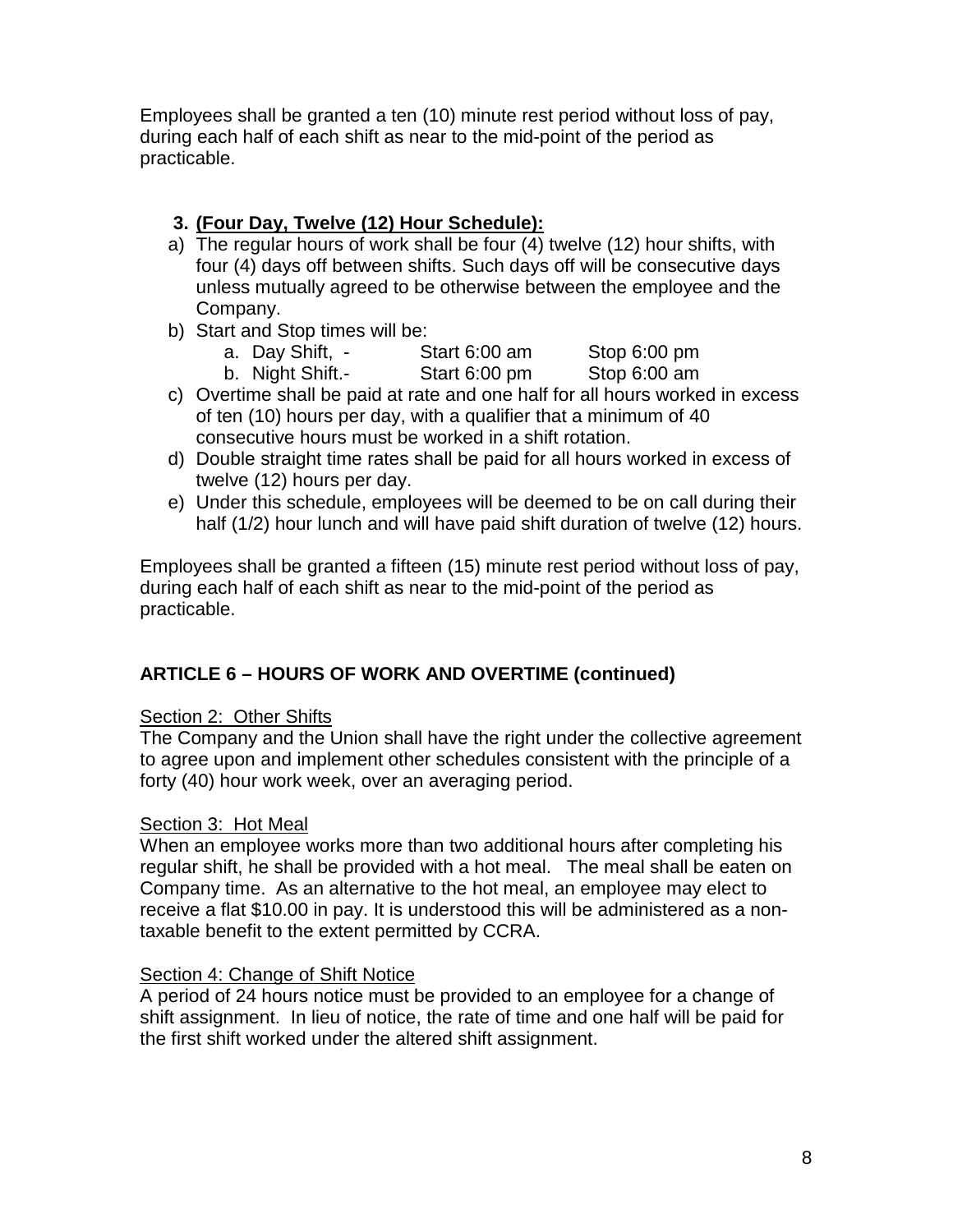# **ARTICLE 7 – WAGES**

Section 1: Job Classifications and Wage Rates

- a) The parties agree that job classifications and wage rates shall be as per the following schedule for the duration of this Agreement.
- b) Any changes to job classifications, or to an existing job, shall be only after discussion and input between the Company and the Union. When a new job classification is established or an existing job is changed, the Union reserves the right to negotiate a new or adjusted wage rate. If the Company and the Union fail to reach an agreement, the issue may be processed as a grievance and referred to arbitration, pursuant to Article 13. Any resolution or award shall be retroactive to the date of establishment of the new classification or change to the existing job.
- c) Schedule of Job Classifications and Wages:.
- Following notice of ratification of the 2014-2019 collective agreement, the wages of all hourly paid employees will be amended as specifically reflected in the wage table contained below, effective April 16, 2014.
- Effective April 16, 2015, the wages of all hourly paid employees will be increased by one and one half percent (1.5%)
	- o Tradesmen will have a \$0.70/hour increase applied to their wage rate prior to the application of the % increase.
	- o The categories of Production Loader Operator and Relief Control Operator (Over 3 months) will have a \$0.10/hour increase applied to their wage rate prior to the application of the % increase.
- Effective April 16, 2016, the wages of all hourly paid employees will be increased by one and one half percent (1.5%).
	- o Tradesmen will have a \$0.70/hour increase applied to their wage rate prior to the application of the % increase.
	- o The categories of Production Loader Operator and Relief Control Operator (Over 3 months) will have a \$0.10/hour increase applied to their wage rate prior to the application of the % increase.
- Effective April 16, 2017, the wages of all hourly paid employees will be increased by two percent (2.0%).
	- $\circ$  Tradesmen will have a \$0.70/hour increase applied to their wage rate prior to the application of the % increase.
	- o The categories of Production Loader Operator and Relief Control Operator (Over 3 months) will have a \$0.10/hour increase applied to their wage rate prior to the application of the % increase.
- Effective April 16, 2018, the wages of all hourly paid employees will be increased by three percent (3.0%).
	- o Tradesmen will have a \$0.70/hour increase applied to their wage rate prior to the application of the % increase.
	- o The categories of Production Loader Operator and Relief Control Operator (Over 3 months) will have a \$0.10/hour increase applied to their wage rate prior to the application of the % increase.

The application of the details outlined under C above results in the following specifics: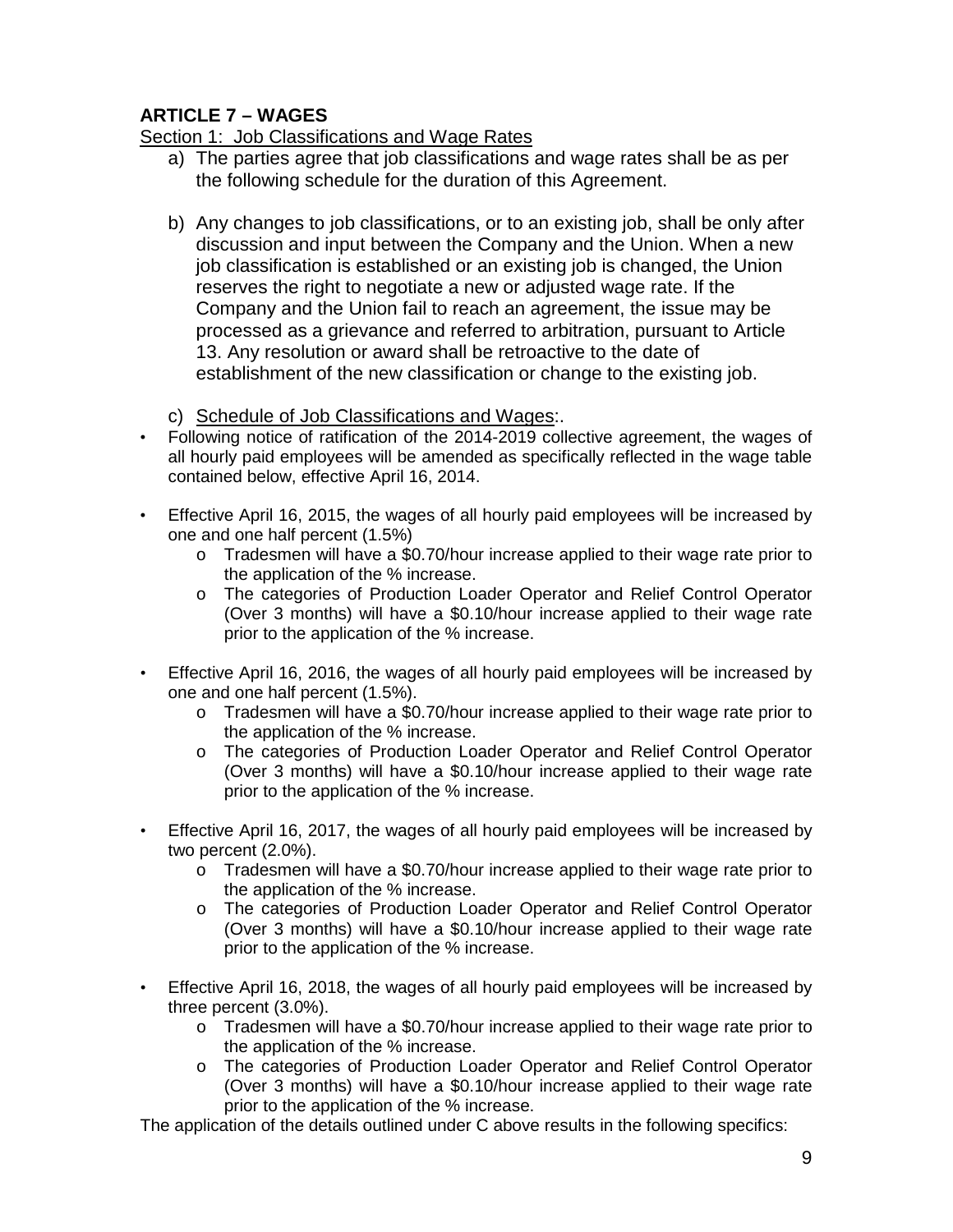|                                  | April 16/14 | April 16/15 | April 16/16 | April 16/17 | April 16/18 |
|----------------------------------|-------------|-------------|-------------|-------------|-------------|
| Classification                   |             |             |             |             |             |
|                                  |             |             |             |             |             |
| <b>TRADES:</b>                   |             |             |             |             |             |
| Journeyman -certified            | \$35.33     | \$36.57     | \$37.83     | \$39.30     | \$41.20     |
| Journeyman -uncertified          | \$34.60     | \$35.83     | \$37.08     | \$38.54     | \$40.42     |
| <b>PRODUCTION:</b>               |             |             |             |             |             |
| Clean Up/General Labour          |             |             |             |             |             |
| 0-3 months                       | \$15.47     | \$15.70     | \$15.94     | \$16.26     | \$16.75     |
| Over 3 months                    | \$16.64     | \$16.89     | \$17.14     | \$17.48     | \$18.00     |
| Rail Load Out                    | \$17.33     | \$17.59     | \$17.85     | \$18.21     | \$18.76     |
| Trackmobile                      | \$18.63     | \$18.91     | \$19.19     | \$19.57     | \$20.16     |
| <b>Utility Loader Operator</b>   |             |             |             |             |             |
| 0-3 months                       | \$18.63     | \$18.91     | \$19.19     | \$19.57     | \$20.16     |
| Over 3 months                    | \$18.88     | \$19.16     | \$19.45     | \$19.84     | \$20.44     |
| <b>Production Loader</b>         |             |             |             |             |             |
| Operator                         | \$21.00     | \$21.42     | \$21.84     | \$22.38     | \$23.15     |
| <b>Control Operator (Relief)</b> |             |             |             |             |             |
| 0-3 months                       | \$20.52     | \$20.83     | \$21.14     | \$21.56     | \$21.99     |
| Over 3 months                    | \$21.10     | \$21.52     | \$21.94     | \$22.48     | \$23.26     |
| <b>Control Operator</b>          |             |             |             |             |             |
| 0-12 months                      | \$22.00     | \$22.33     | \$22.66     | \$23.11     | \$23.80     |
| 12-24 months                     | \$24.86     | \$25.23     | \$25.61     | \$26.12     | \$26.90     |
| After 24 months                  | \$28.60     | \$29.03     | \$29.47     | \$30.06     | \$30.96     |

Note 1: All Control Operator categories include charge hand premium.

Note 2: Upon progression to any higher category within this table (completed training), the hourly rate of that category will remain an employee's regular rate.

Note 3: When two employees are assigned to Rail Load Out activity, the senior qualified employee willl be designated in the Trackmobile category.

Note 4: Selection of a permanent Production Loader Operator will be selected from the senior competent Utility Loader Operators.

Note 5: Selection of a permanent Control Operator will be selected from the senior competent Relief Control Operators.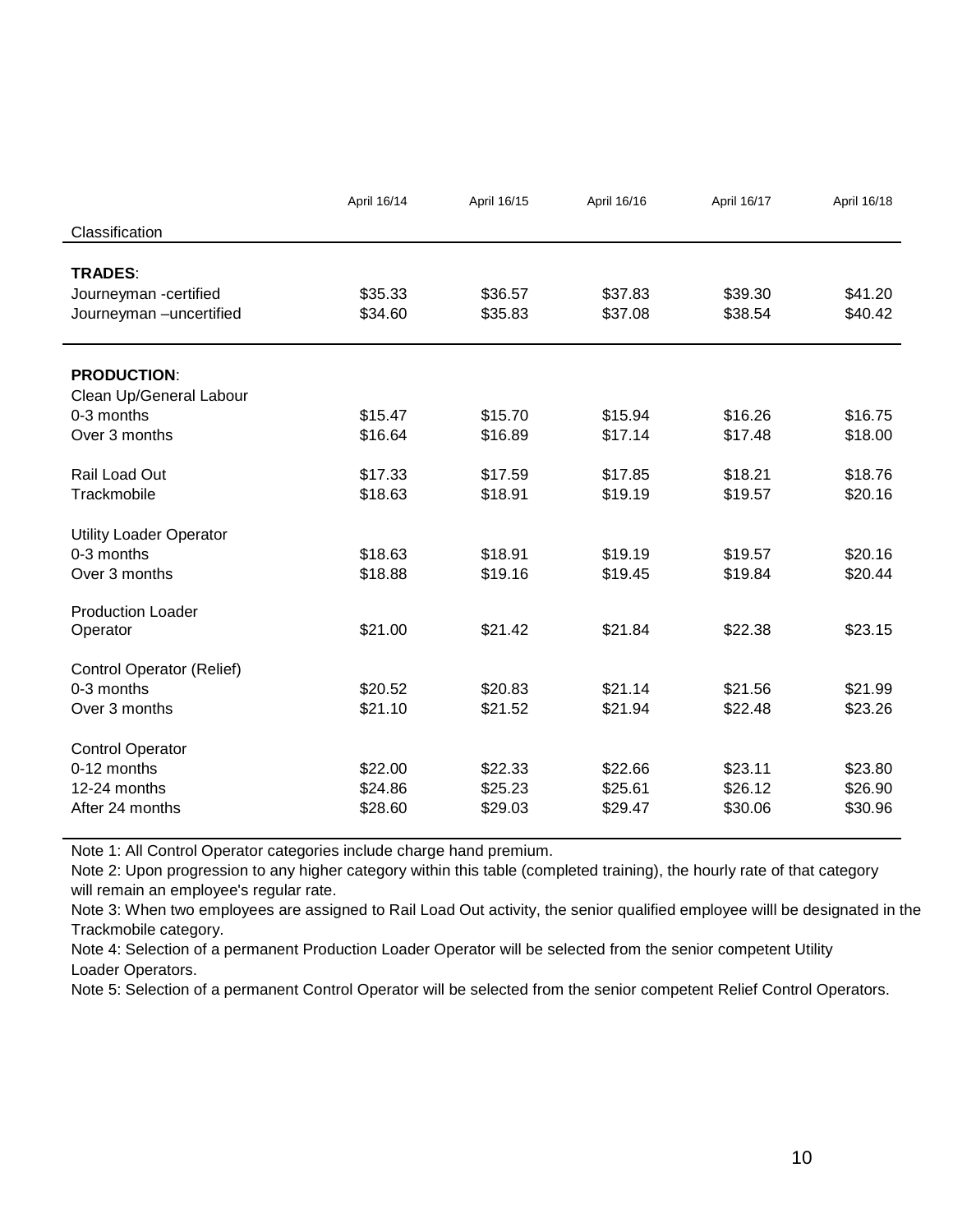Section 2: Premiums

- a) Charge Hand Premium:
	- Employees working as Charge Hand shall receive \$1.00 per hour more than their regular rate.
	- On-call premium: Designated, on-call Millwright and Electrician Charge Hands shall receive a premium of seven (7) hours O/T pay per week.
- b) First Aid Premium
	- Employees designated as first aid attendants and holding a valid Occupational First Aid Certificate shall be paid a first aid premium for all hours worked based on the level of certificate held.
	- OFA Level  $1 = $0.30$  per hour.
	- OFA Level  $2= $0.50$  per hour.
	- OFA Level 3= \$0.75 per hour.

The present company policy regarding attendance at Occupational First Aid training courses shall continue.

## Section 3: Broken Tool Replacement

In the event a tradesman's tool is broken in the course of his employment with the Company, the Company will replace the broken tool with a tool of equal value and brand.

## Section 4: Direct Payroll Deposit

Employees will be paid through a method of direct payroll deposit. Employees will provide necessary bank account information to the payroll department.

## **ARTICLE 8 – REPORTING PAY AND CALL-BACK PAY**

Section 1: No Work

- a) An employee who reports to work and on reporting finds no work available due to reasons beyond his/her control, shall be entitled to two (2) hours at his/her regular wage rate.
- b) This shall not apply if the Company has given sufficient notice of the cancellation of work.
- c) It is agreed that for the purpose of this section, eight (8) hours shall be deemed sufficient notice.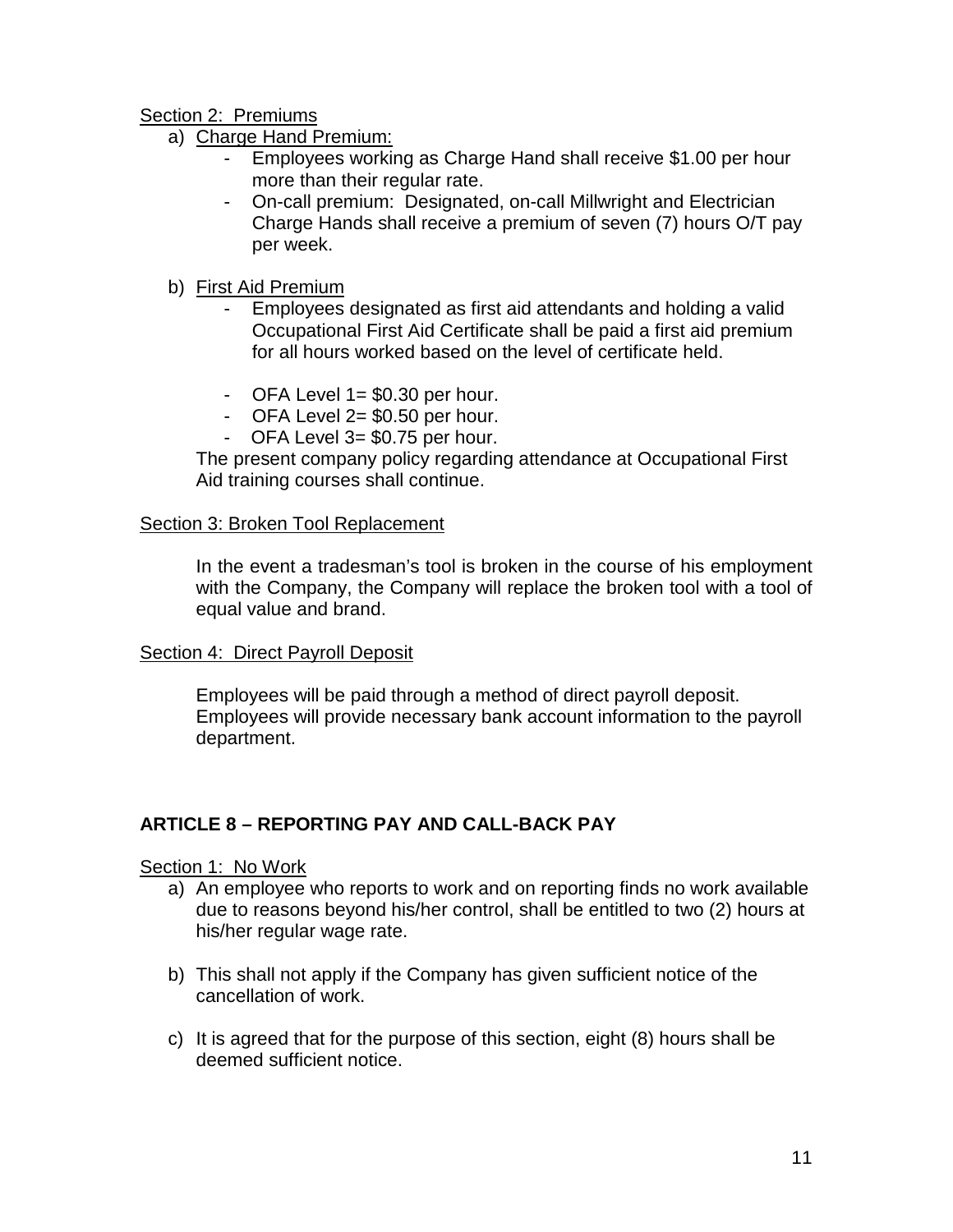## Section 2: Where work Commences

- a) In the event that an employee commences work on his/her shift and the operation shuts down prior to the completion of two (2) hours work, the employee shall receive four (4) hours pay at the employee's regular wage rate.
- b) Notwithstanding subsection (a) above, where work is suspended because of inclement weather or other reasons completely beyond the control of the Company, an employee shall receive two (2) hours pay.

## Section 3: Call-back Pay

An employee who leaves the workplace and is subsequently called back to work prior to the starting time of his/her next scheduled shift shall be paid a minimum of three (3) hours at rate and one half. This call-back pay does not apply to pre-scheduled overtime that is prior to and contiguous to an employee's regular shift.

## **ARTICLE 9 – HOLIDAYS AND HOLIDAY PAY**

## Section 1: Holidavs

- a) For the purposes of this agreement, the Company and the Union agree that the following Statutory Holidays shall be observed. New Year's Day, Family Day, Good Friday, Victoria Day, Canada Day, British Columbia Day, Labour Day, Thanksgiving Day, Remembrance Day, Christmas Day, Boxing Day.
- b) It is agreed that should any statutory holiday be declared by the Provincial or Federal Government during the term of the collective agreement the parties will expedite the scheduling of a meeting to consider prospective recognition of the incremental holiday during the term of the collective agreement.

## Section 2: Holiday Pay

- a) In addition to any other compensation earned, an eligible employee shall receive for each of the recognized holidays referred to in Section 1 above, Holiday Pay in the amount of his/her regular straight-time job rate times the regular hours normally worked at his regular work schedule (e.g. Eight (8) hour shifts would receive eight (8) hours pay. Ten (10) hour shifts would receive Ten (10) hours pay. Twelve (12) hour shifts would receive twelve (12) hours pay).
- b) Employees who work on a Statutory Holiday shall be paid at the time and one-half for all hours worked. For employees scheduled in accordance with Article 6, Section 1, (3) (Four Day, Twelve (12) Hour Schedule),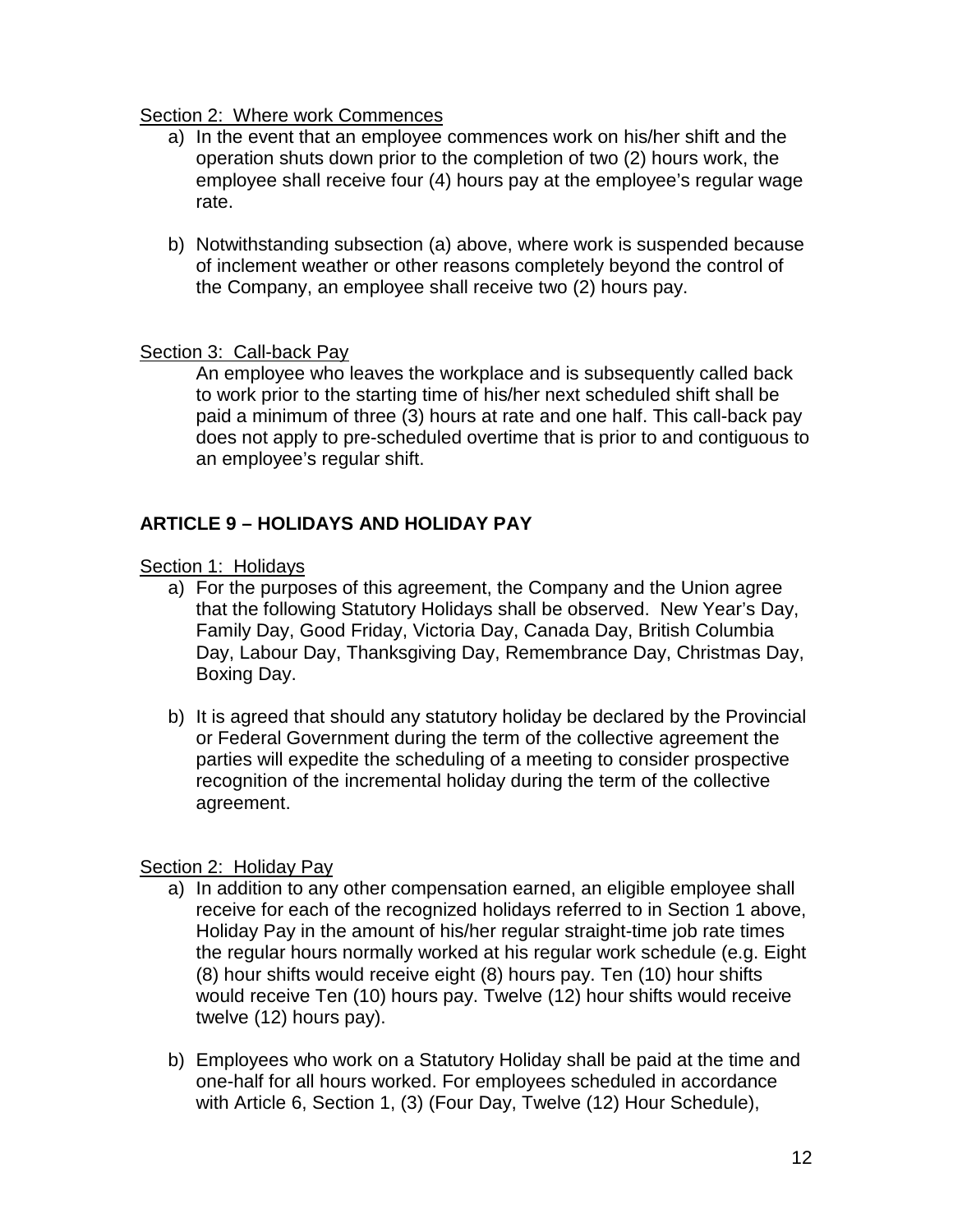holiday pay will be in accordance with Supplement No. 1 which is attached hereto and forms part of this Agreement.

## Section 3: Qualifying Conditions

An employee, to qualify for Statutory Holiday pay, must comply with each one of the following conditions:

- a) Has been on payroll thirty (30) calendar days immediately preceding the holiday.
- b) Has worked his last regularly scheduled work day before, and his first regularly scheduled work day after the holiday, unless his absence is due to non-occupational illness or injury, compensable occupational injury, or is otherwise authorized by the employer.
- c) Notwithstanding any of the foregoing, the employee must have worked one (1) day before and one (1) day after the holiday, both of which must fall within a period of sixty (60) calendar days.

## **ARTICLE 10 – VACATIONS**

Section 1: Vacation Period

The vacation period shall be twelve (12) months commencing on January 1<sup>st</sup> and ending on the following December 31st.

## Section 2: Vacation Entitlement

- a) An employee shall receive annual vacation with pay based on his/her continuous service according to the following schedule:
- Two (2) weeks' vacation with pay: after one (1) year continuous service. [minimum 1500 hours]
- Three (3) weeks' vacation with pay: after three (3) continuous years of service
- Four (4) weeks' vacation with pay: after five (5) continuous years of service
- Five (5) weeks' vacation with pay: after sixteen (16) continuous years of service
- b) Employees with less than one year service who have worked less than 1500 hours as of January  $1<sup>st</sup>$  shall be granted a pro-rated vacation calculated by multiplying 2 weeks multiplied by the number of month's service, divided by 12 months. (e.g. an employee with 6 months service: vacation entitlement equals  $6 \times 2$  weeks  $\div 12 = 1$  week vacation).
- c) For employees who work more than 1500 hours between January  $1<sup>st</sup>$  and December 31<sup>st</sup>, in their first year of employment, January 1<sup>st</sup> of each year will deemed as the effective date for continuous service as it relates to vacation entitlement. Employees who work 1500 hours or less between January  $1<sup>st</sup>$  and December  $31<sup>st</sup>$ , in their first year of employment will retain their anniversary date for vacation entitlement.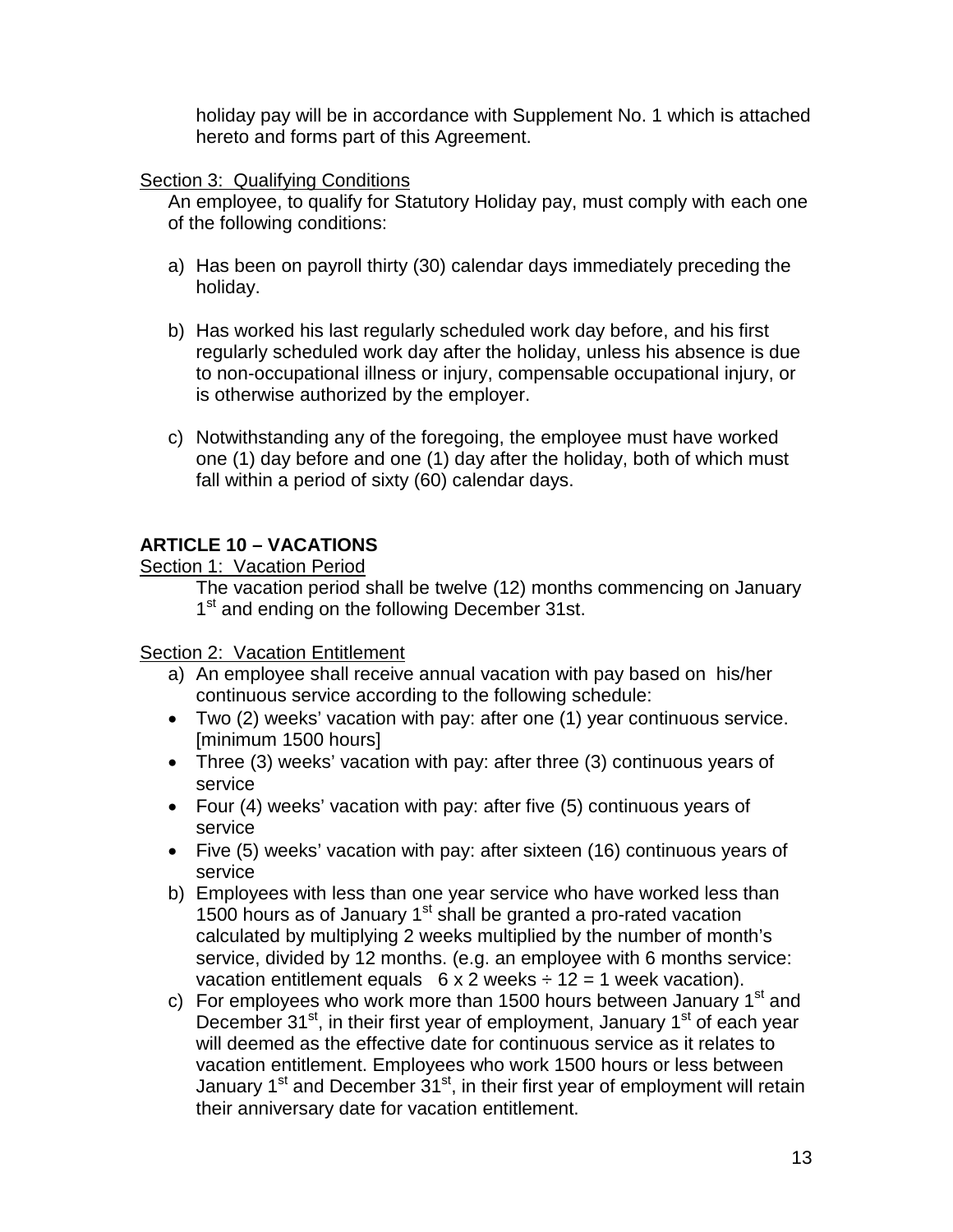#### EXAMPLES:



- d) The following shall be considered as continuous service for the purpose of qualifying for a vacation:
	- i. Time lost as a result of an accident as recognized by the Workers' Compensation Board.
	- ii. Time, not exceeding one year, lost as a result of a non-occupational accident or illness, provided that the employee has completed the probationary period as outlined in Article 5, and that he returns to his employment.
	- iii. Time spent on earned vacations.
	- iv. Time spent on Holidays as defined in Article 9 of this Agreement.
	- v. Time absent from work because of Jury Duty or as a subpoenaed witness.
	- vi. Time absent from work because of a death in family.
	- vii. Time absent from work on approved leaves of absence.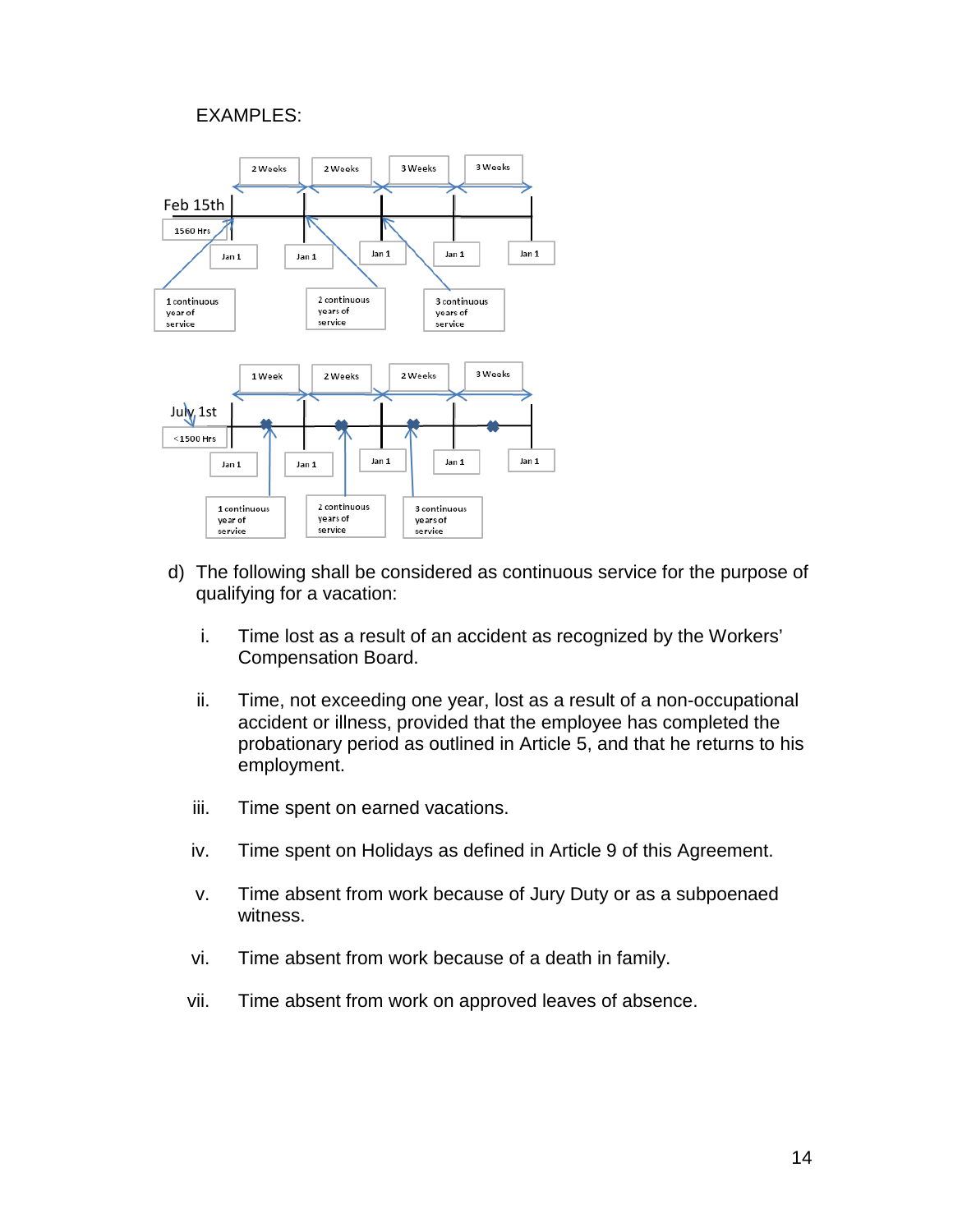#### Section 3: Vacation Pay

- a) For employees with less than one year service, they shall receive vacation pay of four (4%) percent of their gross earnings up to December 31st.
- b) For employees with one to three years continuous service, they shall receive the greater of vacation pay of four (4%) percent of their gross earnings or two weeks pay at their regular rate of pay based on their regular work schedule.
- c) For employees with three to five years continuous service, they shall receive the greater of vacation pay of six (6%) percent of their gross earnings or three weeks pay at their regular rate of pay based on their regular work schedule.
- d) For employees with more than five years continuous service, they shall receive the greater of vacation pay of eight (8%) percent of their gross earnings or four weeks pay at their regular rate of pay based on their regular work schedule.
- e) For employees with more than 16 years of continuous service, they shall receive the greater of vacation pay of ten (10%) percent of their gross earnings or five weeks pay at their regular rate of pay based on their regular work schedule.
- f) In calculating an employee's gross earnings for the vacation period, all premiums, overtime, statutory holiday pay, annual vacation pay and any incentive or bonus pay shall be included.

Section 4: General Rules

a) Upon entitlement, employees will be required to utilize a minimum of two weeks' vacation in any given vacation year.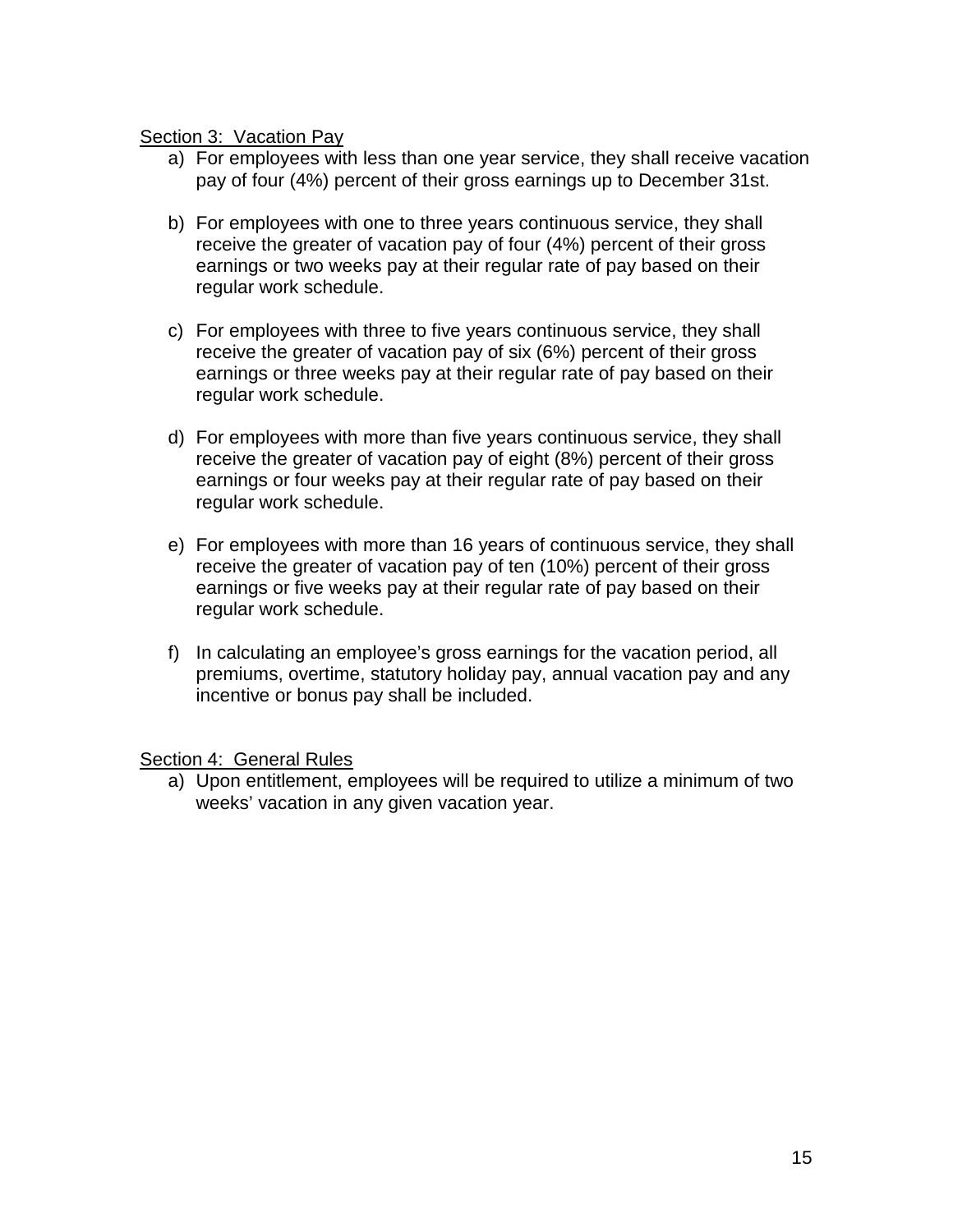## **ARTICLE 11 – HEALTH AND WELFARE BENEFITS**

## Section 1: Group Benefits Plan

a) It is agreed that the Group Benefits Plan, as detailed in the Benefit Plan booklets for Pacific BioEnergy Employees dated January and February 2009, be provided to employees. The premiums for said benefits will be borne as follows:

| <b>Extended Health</b>  | Company 100% | Employee 0%   |
|-------------------------|--------------|---------------|
| Dental                  | Company 100% | Employee 0%   |
| <b>LTD</b>              | Company 100% | Employee 0%   |
| <b>STD</b>              | Company 100% | Employee 0%   |
| Life Insurance          | Company 0%   | Employee 100% |
| AD&D                    | Company 100% | Employee 0%   |
| <b>Critical Illness</b> | Company 0%   | Employee 100% |
| <b>MSP</b>              | Company 0%   | Employee 100% |

- b) For employees hired on or after January 1, 2012, commencement of coverage will be the first of the month following completion of the probationary period.
- c) Any changes to coverage's under the Group Benefit Plans must be through mutual consent between the Company and the Union.

## Section 2: Layoff Coverage:

Layoff coverage for Health and Welfare benefits will be provided as follows:

- Sunlife [EHC, Dental, Life, Critical Illness] and MSP End of the third month following month of layoff
- RBC ISTD, LTD and ADDI End of the month following month of layoff

Employee portion of premiums must be paid in advance for layoff coverage to stay in effect.

## Section 3: RSP Program:

Effective the first pay period in April 2012, the Company will match contributions up to 3% of gross wages on straight time hours per pay period into the registered RSP program.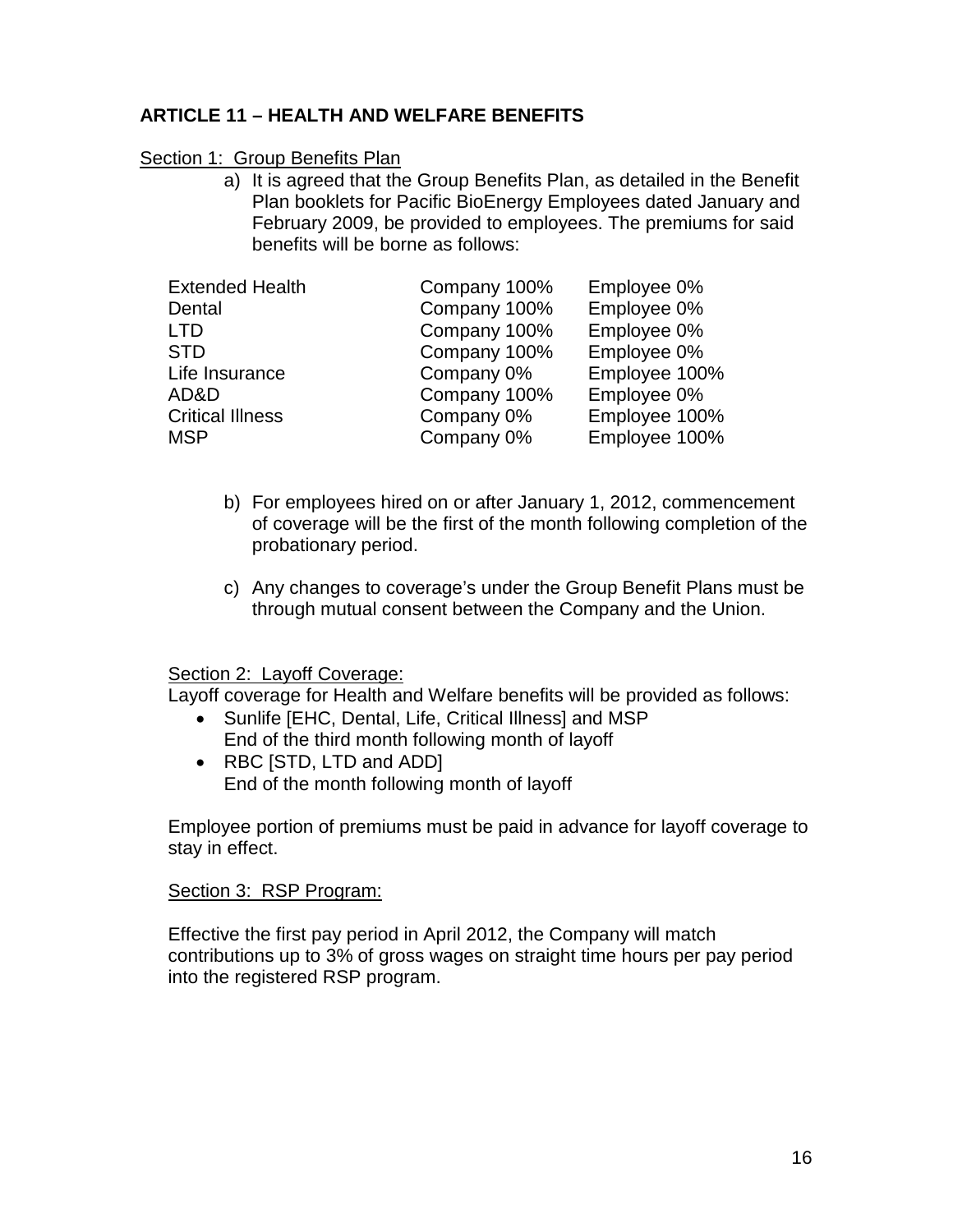In regard to the application of Section 3: RSP Program:

The purpose of this addendum is to provide clarification with regard to the specific methodology that will be applied in calculating RSP contributions from the Company as provided for under Article 11, Health and Welfare Benefits, Section 3: RSP Program, upon ratification of the 2014-19 collective agreement.

The following general principals are applicable:

- Contribution calculation will be on an hours worked basis under the normal hours of the employee's shift assignment.
- Hours worked under an employee's normal shift assignment which are paid at overtime rates will be considered as straight time for the purpose of the contribution calculation.
- Hours worked beyond the regular shift schedule which are paid at overtime rates will not be included.
- Contribution from the Company is contingent on a matching contribution from the employee.

The following specifics under each shift schedule and examples are outlined for clarity:

## **Eight (8) hour shift schedule:**

*(Regular hours are five (5) eight (8) hour shifts, with two (2) days off each week)*

- Calculation of Company contribution based on straight time hours worked up to eight (8) per day and forty (40) per week.
	- o Example: Employee works five (5) eight (8) hour shifts each week over a two week pay period for a total of eighty (80) straight time hours worked.
		- Company Contribution: Eighty (80) hours x straight time job rate x 3%.
	- o Example: Employee works five (5) eight (8) hour shifts each week over a two week pay period, and also works two (2) hours overtime each week, for total of eighty (80) straight time hours and four (4) overtime hours worked.
		- Company Contribution: Eighty (80) hours x straight time job rate x 3%.
	- $\circ$  Example: Employee works four (4) eight (8) hour shifts one week and five (5) eight (8) hour shifts in second week over a two week pay period for a total of seventy two (72) straight time hours worked.
		- Company Contribution: Seventy two (72) hours x straight time job rate x 3%.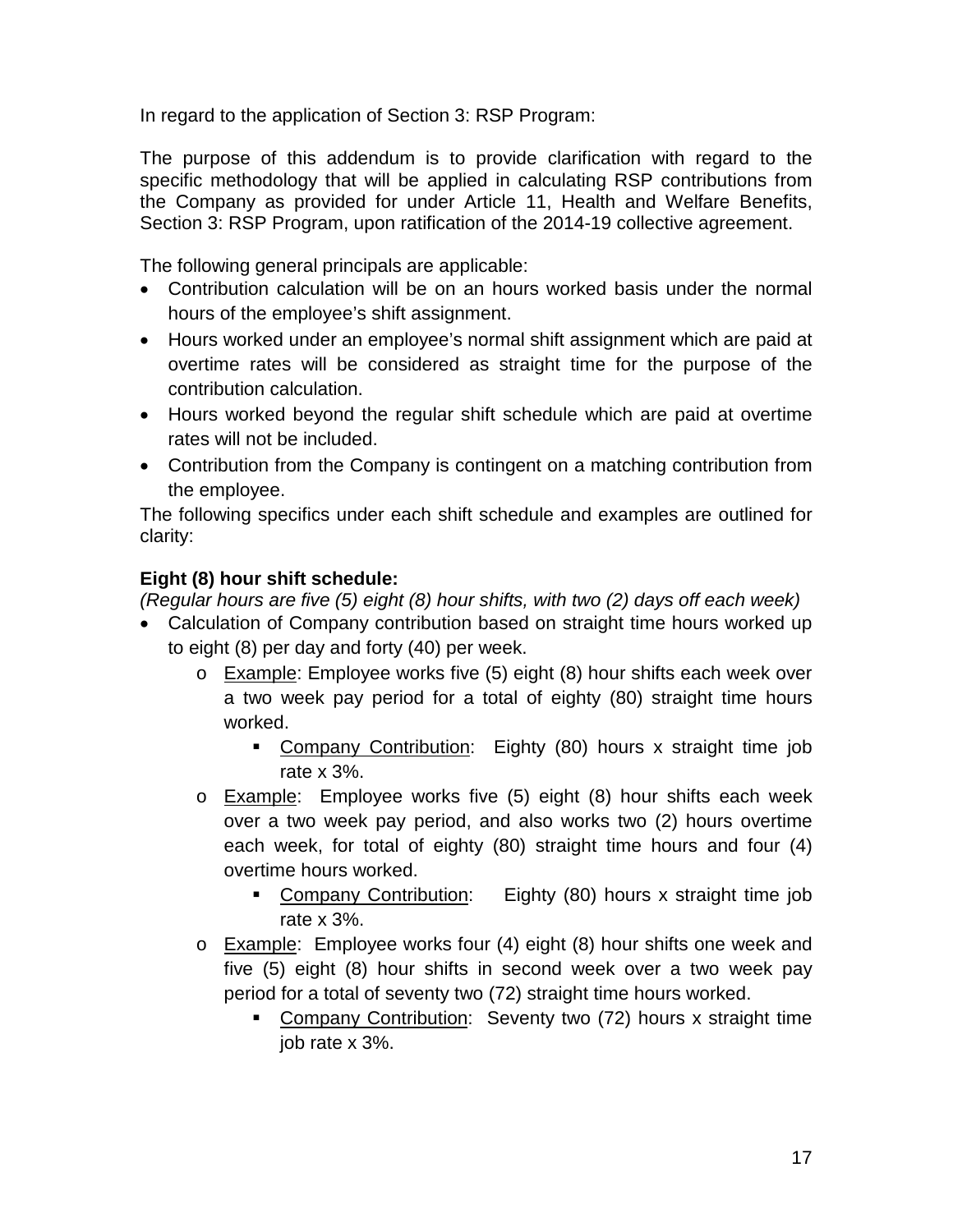# **Four Day, Ten (10) Hour Schedule:**

*(Regular hours of work shall be four (4) ten (10) hour shifts, with three (3) days off between shifts)*

- Calculation of Company contribution based on straight time hours worked up to ten (10) per day and forty (40) per week.
	- o Example: Employee works four (4) ten (10) hour shifts each week over a two week pay period for a total of eighty (80) straight time hours worked.
		- Company Contribution: Eighty (80) hours x straight time job rate x 3%.
	- o Example: Employee works four (4) ten (10) hour shifts each week over a two week pay period, and also works six (6) hours overtime on a day outside his normal work schedule in week one, for a total of eighty (80) straight time hours and six (6) overtime hours worked.
		- Company Contribution: Eighty (80) hours x straight time job rate x 3%.
	- o **Example:** Employee works three (3) ten (10) hour shifts in week one and four (4) ten (10) hours shifts in second week over a two week pay period for a total of seventy (70) straight time hours worked.
		- Company Contribution: Seventy (70) hours x straight time job rate x 3%.

# **Four Day, Twelve (12) Hour Schedule:**

*(Regular hours or work shall be four (4) twelve (12) hour shifts, with four (4) days off between shifts)*

- Calculation of Company contribution based on straight time equivalent hours worked up to twelve (12) hours per day and forty-eight (48) per week.
	- o Example: Employee works three (3) twelve hour shifts in week one and four (4) twelve hour shifts in second week over a two week pay period for a total of eighty four (84) hours worked.
		- Company Contribution: Eighty four (84) hours x straight time job rate x 3%.
	- o Example: Employee works four (4) twelve hour shifts in week one and four (4) twelve hours shifts in second week over a two week pay period for a total of ninety six (96) hours worked.
		- Company Contribution: Ninety six (96) hours x straight time job rate x 3%.
	- o Example: Employee works three (3) twelve hour shifts in week one and four (4) twelve hour shifts in second week over a two week pay period for a total of eighty four (84) hours worked under his normal schedule, and then also works an extra twelve (12) hour shift at overtime in week two.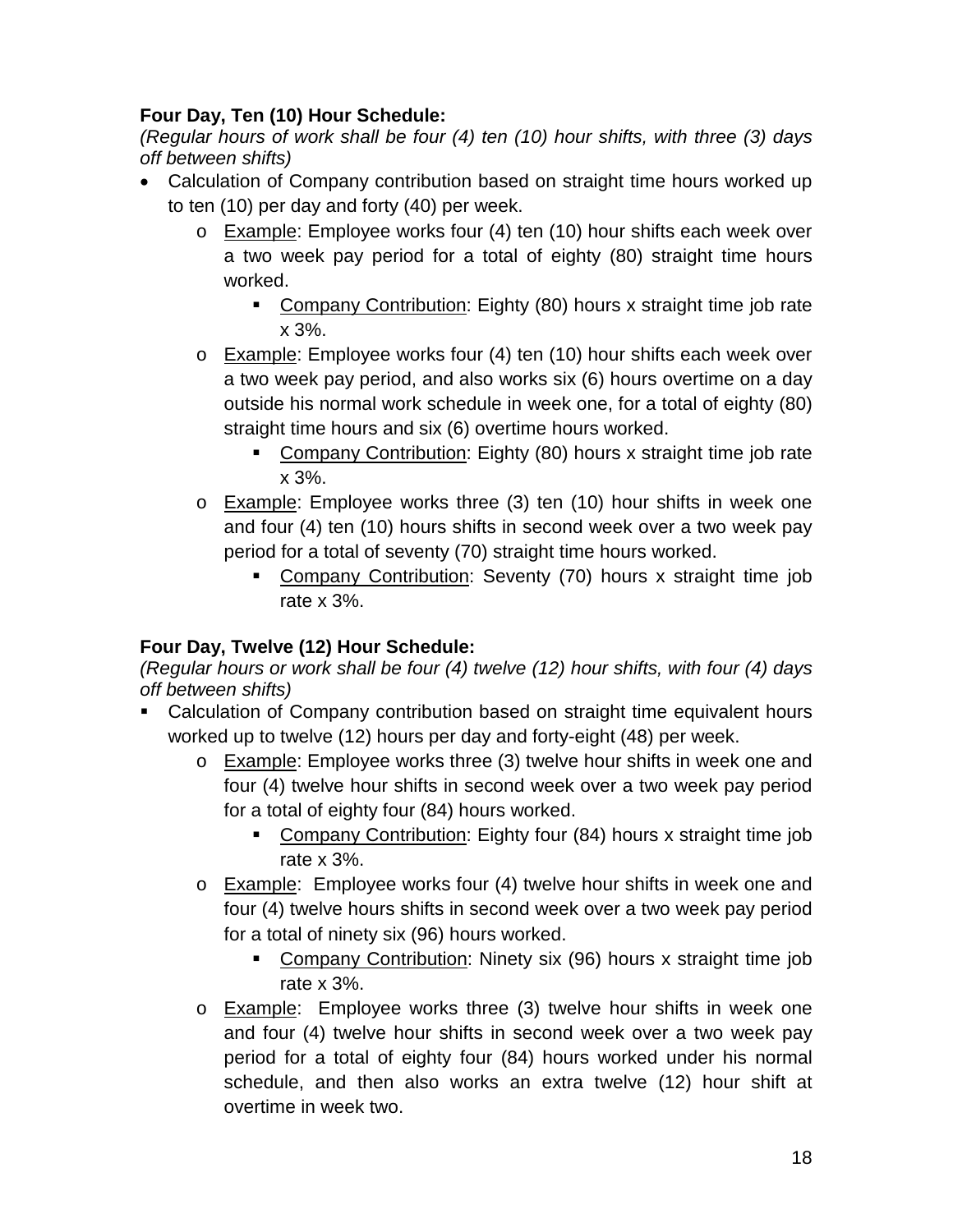- Company Contribution: Eighty four (84) hours x straight time job rate x 3%.
- o Example: Employee works three (3) twelve hour shifts in week one and three (3) twelve (12) hours shifts in second week over a two week pay period for a total of seventy two (72) hours worked.
	- Company Contribution: Seventy two (72) hours x straight time job rate x 3%.

It is understood that effective the commencement of the first pay period following April 16, 2016 the percentage rate (%) applicable to the above outlined matching contribution calculation methodology will be changed from 3% to 4%.

## **ARTICLE 12 – DISCIPLINE**

## Section 1: Just Cause

Disciplinary measures against an employee shall be for just and reasonable cause only, and may be subject to the grievance procedure.

## Section 2: Union Representation

The presence of a Shop Steward or another Union Official is mandatory at any meeting during which an employee is disciplined. The Shop Steward or Union Official will be allowed up to a ten (10) minute time period to privately confer with the employee immediately after any discipline is administered. The purpose of this time period is to ensure that the employee is not reacting adversely to the disciplinary action such that the safety and well being of the disciplined employee, as well as the safety and well being of others, is sound.

## Section 3: Discipline Record Time Limit

An employee's discipline record will be considered "clean" if he/she has no discipline for eighteen (18) consecutive months of service. For the purposes of the above statement, the employees discipline record will remain intact; however, the historical discipline record will not be used as part of progressive discipline for future incidents of misconduct.

Exceptions to this clause will include any incidents of serious misconduct (theft, harassment, intoxication due to drugs or alcohol at work, assault or threats of assault, or gross insubordination).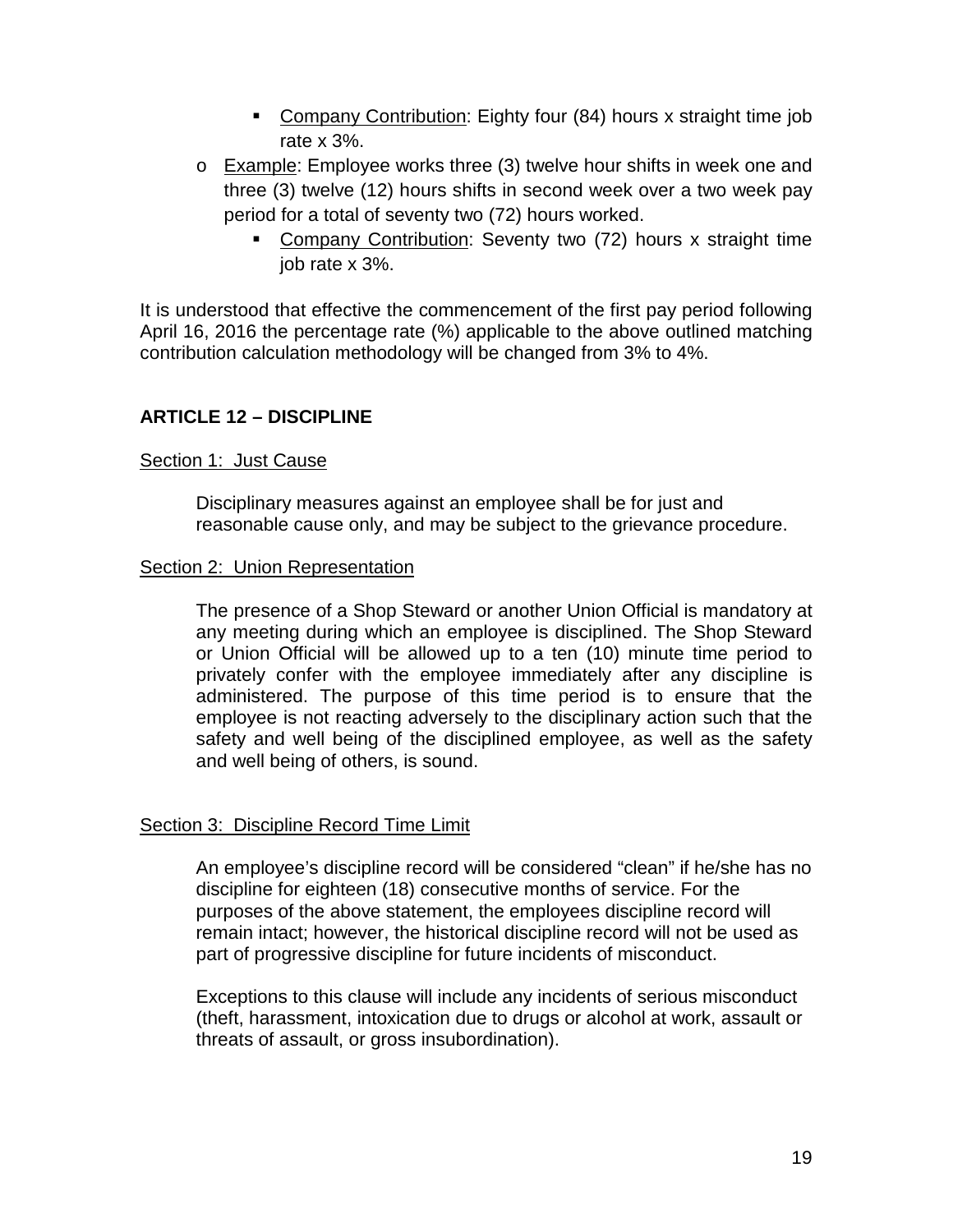#### Section 4: Suspension or Discharge

- a) A grievance resulting from disciplinary action involving suspension or discharge shall be initiated at Step 3 of the Grievance Procedure.
- b) In the above case, the Company shall notify the Union before the disciplinary action is taken or as soon as practicable thereafter, apprising the Union of all pertinent circumstances.

## **ARTICLE 13 – ADJUSTMENT OF COMPLAINTS**

## Section 1: Grievance Procedure

a) **Preamble:** It is mutually desired and intended by the parties that any dispute or complaint arising out of the interpretation or administration of this agreement will be communicated by the employee to his/her supervisor in order to provide an opportunity for discussion and timely resolution, prior to the issue becoming a grievance.

If an employee is not satisfied with the resolution offered by his/her immediate supervisor he/she may then initiate a grievance.

- b) **Step One –** In the event that a grievance is not resolved by discussion between an employee and his/her supervisor, it shall be reduced to writing and presented to the Company management by the Union Plant Committee and/or shop steward. Conditions existing prior to the time that the grievance arose shall continue pending final resolution of the grievance, as provided for in this Article. The Company must respond to the grievance in writing within seven (7) calendar days of it being submitted.
- c) **Step Two –** If there is no satisfactory resolution at Step One, then the Union may notify the Company within seven (7) calendar days that it intends to proceed with the grievance. The Union Plant Committee and the Plant Manager shall meet to discuss the grievance as soon as practicable thereafter. The Plant Manager shall provide a written response within seven (7) calendar days.
- d) **Step Three –** If there is no satisfactory resolution at Step Two, the Union Plant Committee, accompanied by a Local Union and/or a National Union representative, shall meet with the Company President or his designate to discuss the grievance within fourteen (14) calendar days of the rendering of the Step Two response.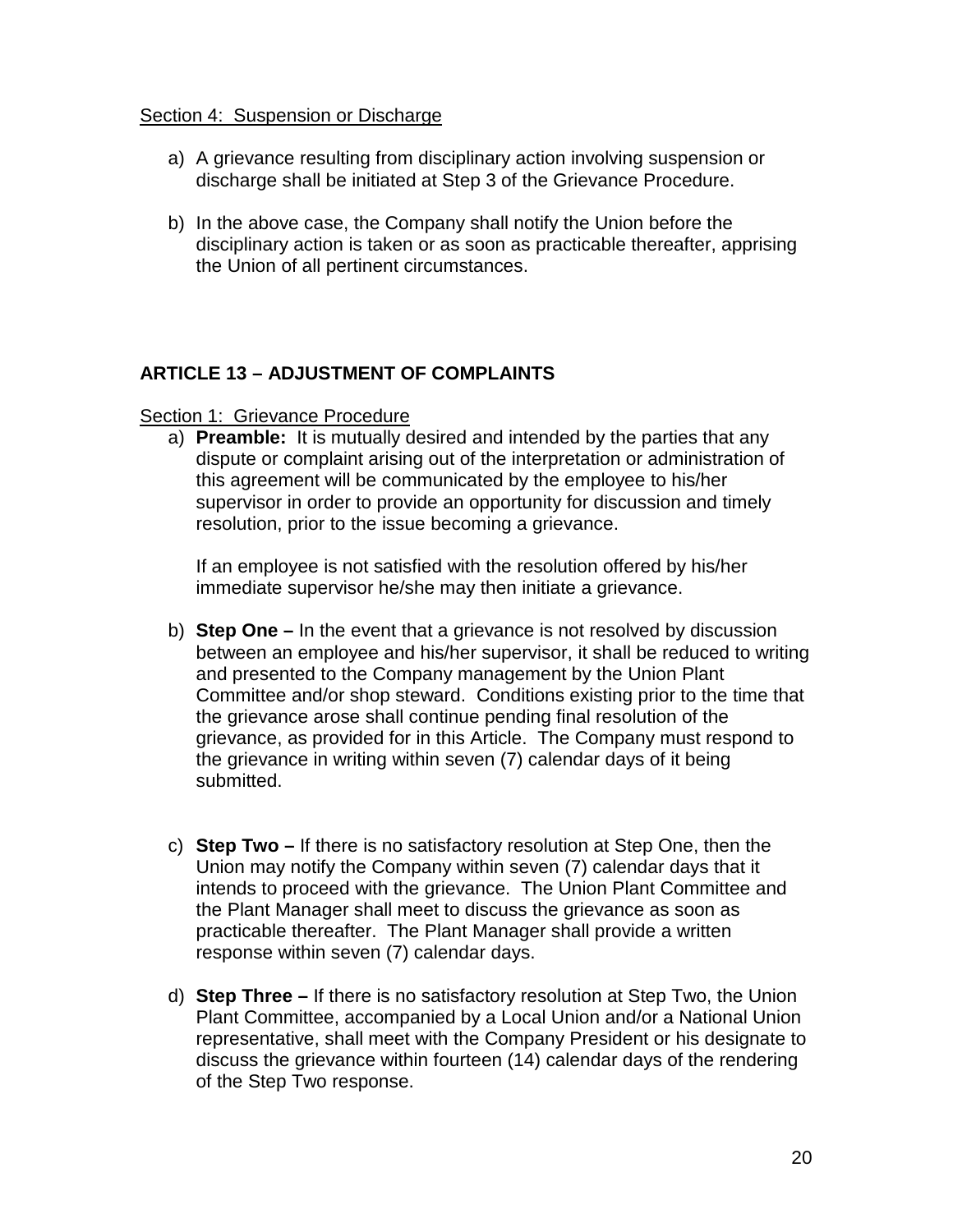Grievances other than those of individual employees (such as Union or Policy grievances) may be initiated at Step Three.

The Company President (or designate) shall render a written response to Step Three discussions within fourteen (14) calendar days.

e) If there is no satisfactory resolution at Step Three then the matter may, within forty-five (45) calendar days be referred to an Arbitrator as per Section 2 of this Article.

## **ARTICLE 13 – ADJUSTMENT OF COMPLAINTS (continued)**

- f) The time limits referred to in the above Grievance Procedure may be extended by mutual agreement by the Company and the Union.
- g) The parties may mutually agree to submit the grievance to Expedited Arbitration or Grievance Mediation.

## Section 2: Arbitration

- a) A grievance which has not been settled after being carried through the steps of the Grievance Procedure may be referred to Arbitration in accordance with the following procedure.
- b) When notice is given that a grievance has been referred to arbitration the party giving the notice shall, at the same time, in writing, nominate an arbitrator.
- c) Within seven (7) calendar days thereafter the other party shall either agree to the nominated arbitrator or may re-nominate another arbitrator.
- d) If the parties cannot formally agree on the arbitrator, a chairman will be appointed by the Arbitrator Bureau of BC.
- e) The parties hereby agree that the arbitrator shall have all the powers as set out in the Labour Code of BC.
- f) The decision of the arbitrator shall be final and binding upon the parties hereto and the employee or employees concerned.
- g) Each of the parties shall bear equally the expense of the arbitrator.
- h) The parties hereby request the arbitrator to render his/her decision as expeditiously as possible.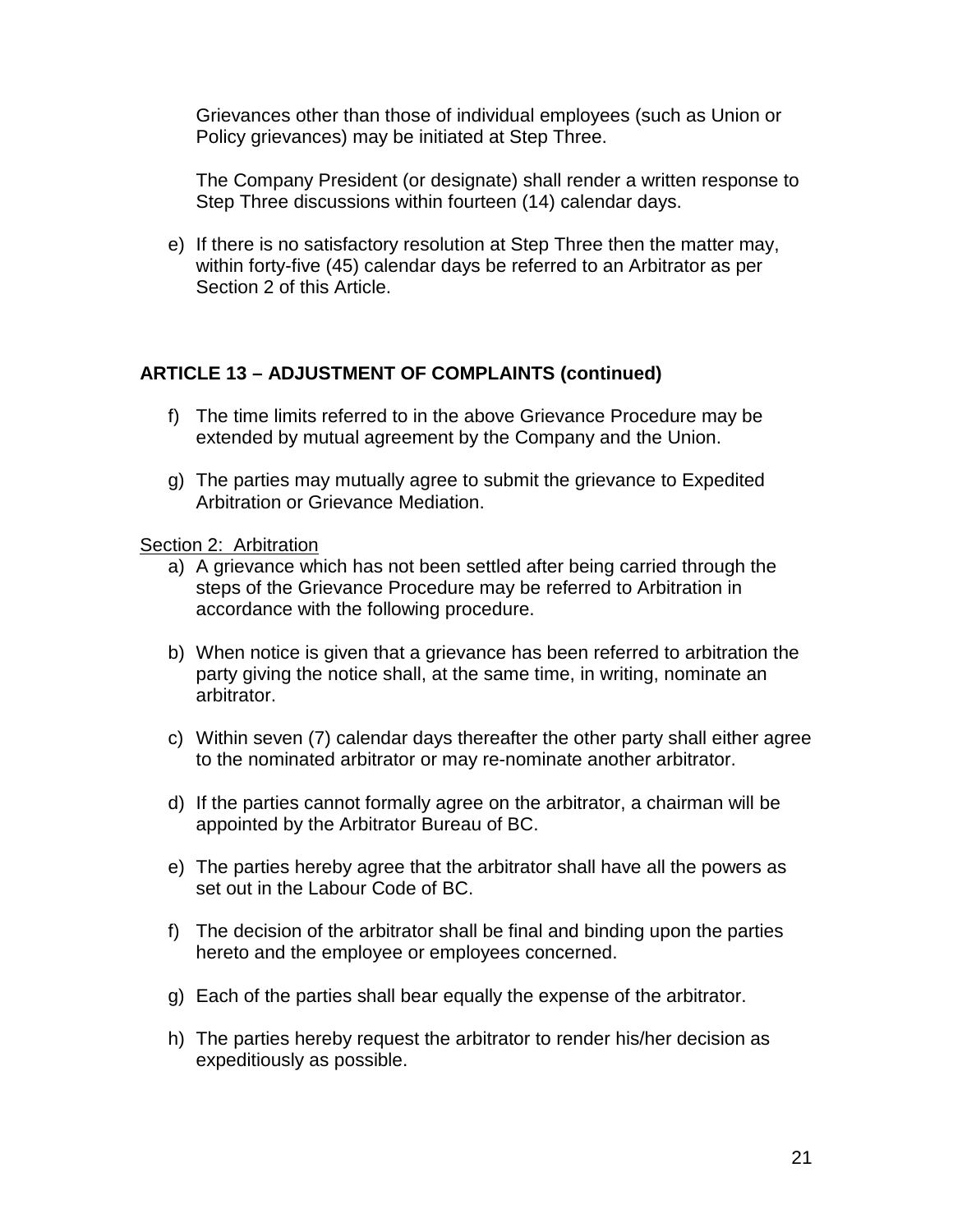## **ARTICLE 14 – HEALTH AND SAFETY**

#### Section 1: Safe Work Place

The Company shall make all reasonable provisions for the occupational safety and health of employees. All rights and privileges established under the laws of the Province of British Columbia in respect of occupational health and safety shall form part of this Agreement.

#### Section 2: Protective Clothing and Equipment

The Company shall ensure that all company approved protective devices, clothing, and other equipment necessary to properly protect employees from injury and unhealthy conditions are provided and maintained at no cost to the employee.

#### Section 3: Safety Footwear Reimbursement

The Company shall reimburse employees fifty percent (50%) of the cost of appropriate and required safety footwear upon submission of proof of purchase, to a maximum of \$75 per pair, per year*.*

Effective April 16, 2017, the Company shall reimburse employees seventy-five percent (75%) of the cost of appropriate and required safety footwear upon submission of proof of purchase, to a maximum of \$125 per pair, per year.

## Section 4: PPWC Annual Safety Conference

The Company agrees to send one (1) elected member of the Pacific BioEnergy Plant Safety Committee to the PPWC Annual safety conference (joint union-management component). The Company agrees to pay the conference entry fee and lost straight time wages for the period of attendance.

#### Section 5: Prespcription Safety Eyewear Policy and Molded Ear Plug Policy

It is understood that no modification to the Prescription Safety Eyewear Policy or the Molded Ear Plug Policy will take Place prior to agreement within the Safety Committee in regard to the prospective change to the policy.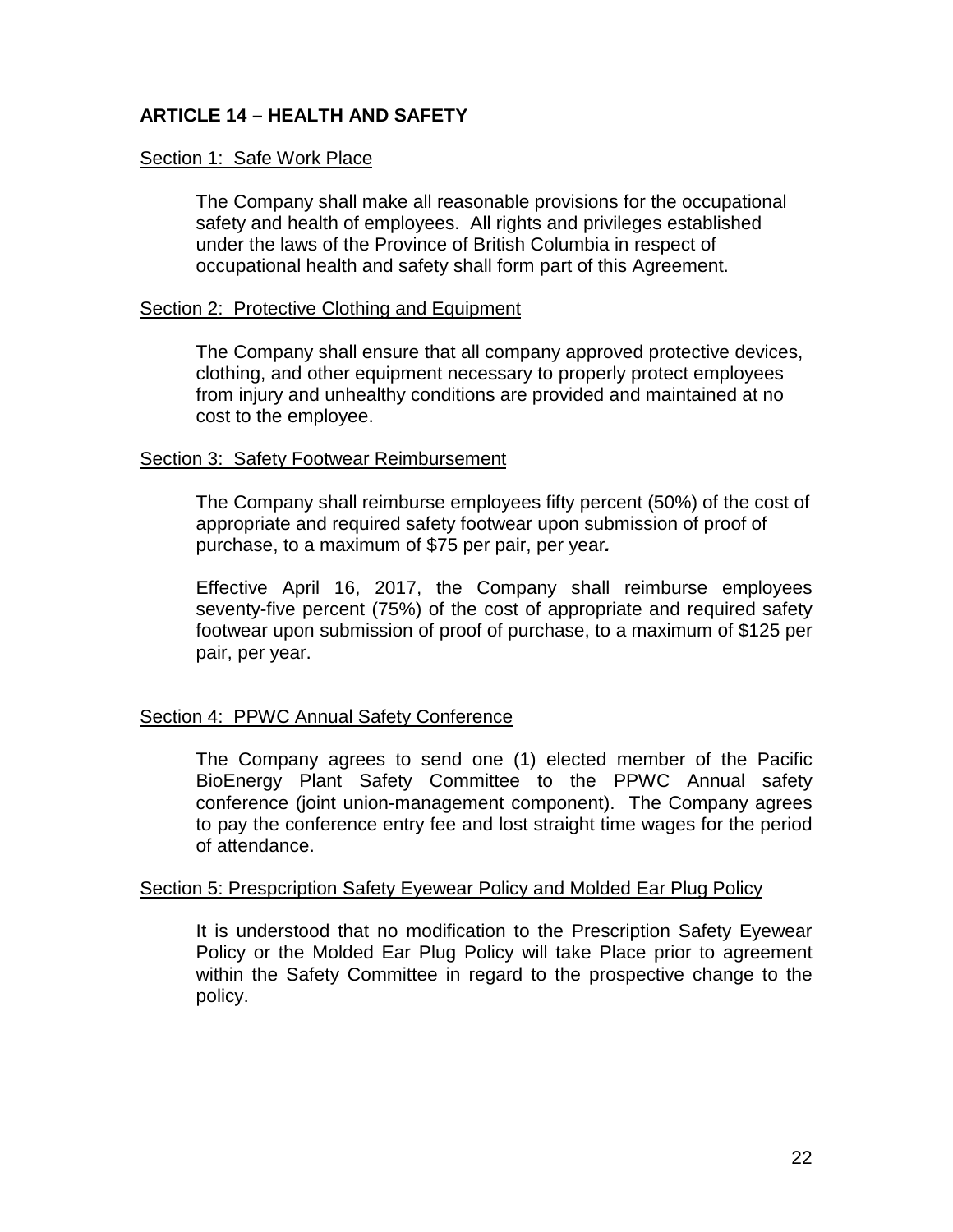## **ARTICLE 15 – LEAVE OF ABSENCE**

## Section 1: Jury Duty

Any employee who is required to perform Jury Duty, including Coroner's Jury Duty, or what is required to appear as a Crown Witness, on a day on which he/she would normally have worked, will be reimbursed by the Company for any wages lost as a result of such service.

## Section 2: Bereavement Leave

- a) When death occurs to a member of an employee's immediate family, the employee shall, upon request, be granted an appropriate leave of absence. The employee shall be compensated at his/her regular rate of pay for a maximum of three (3) days of the leave of absence.
- b) For the purposes of the above clause, immediate family is defined as: father, mother (or alternatively step-father, step-mother or foster parent), brother, sister, spouse (including common-law spouse residing with employee), child (including child of common-law spouse), step-child or ward of the employee, father-in-law, mother-in-law, son-in-law, daughterin-law, grandparents and grandchildren.

## Section 3: Union Leave

- a) The Company will grant leave of absence to employees who are appointed or elected to Union office for a period up to and including one (1) year. Further leave of absence may be granted by mutual consent. The employee who obtains this leave of absence shall return to his employment with the Company within thirty (30) calendar days after completion of his term of employment with the Union.
- b) The Company will grant leave of absence to employees who are elected as representatives to attend Union meetings and Union conventions or as members of any negotiating committee of the Pulp, Paper and Woodworkers of Canada in order that they may carry out their duties on behalf of the Union.
- c) In order for the Company to replace the employee with a competent substitute, it is agreed that before the employee receives this leave of absence, as set for in the clause (a) and (b) above, the Company will be given due notice in writing. In the case of (a), twenty (20) calendar days, and in the case of (b), three (3) calendar days notice to the company is required.
- d) In granting the above leave, it is understood that the Company cannot be unduly restricted in its ability to operate the Plant.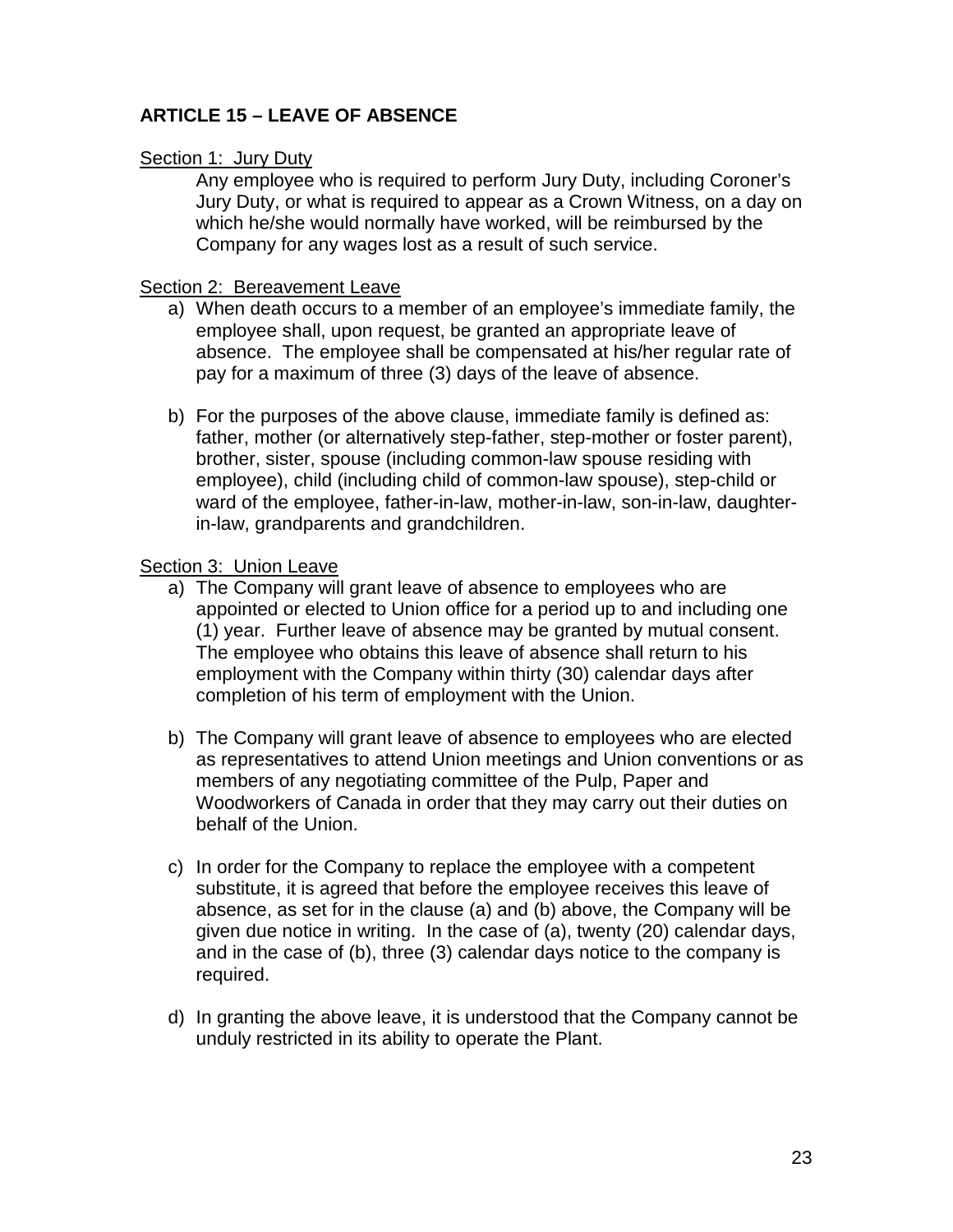## Section 4: Personal Leave

The employer may grant leaves of absence without pay and without loss of seniority in cases of emergency or for any good and sufficient cause. Approval for such leave will not be unreasonably withheld.

For leave related to injury or illness, the company reserves the right to request valid confirmation of the need for said leave. [It should be made clear that "valid confirmation" in no way refers to diagnosis or prognosis information]. The Company agrees to reimburse the cost of any fees charged for documentation requested by the company.

## Section 5: Maternity/Parental Leave

- a) It is agreed that the employer shall grant all maternity and/or parental leave allowed under the Employment Standards Act, and that any employee on such leave will continue to accumulate seniority.
- b) Any employee on maternity or parental leave shall be entitled to retain coverage for basic medical (MSP) and also coverage under the Group Benefits Program. Should the employee choose to continue coverage, the employer and employee agree to continue to pay their portion of premiums for the duration of the leave.

# **ARTICLE 16 – CONTRACTING**

## Section 1: Contracting Out

The Company shall not contract work normally performed by the employees in the Bargaining Unit if such contracting:

- a) Results in the lay-off of employees.
- b) Replaces employees who are laid off.
- c) Replaces a displaced employee who is working outside of his/her normal job duties.
- d) If hours of work are curtailed and qualified employees are afforded the opportunity to work forty (40) hours in the week of contractor requirement.

## Section 2:

In the event that the Company believes that contracting out is necessary, the Company shall notify the Union of its intention to have work performed by contractors, and shall, emergencies excepted, afford the Union the opportunity to review the situation with the Company prior to a final decision being made.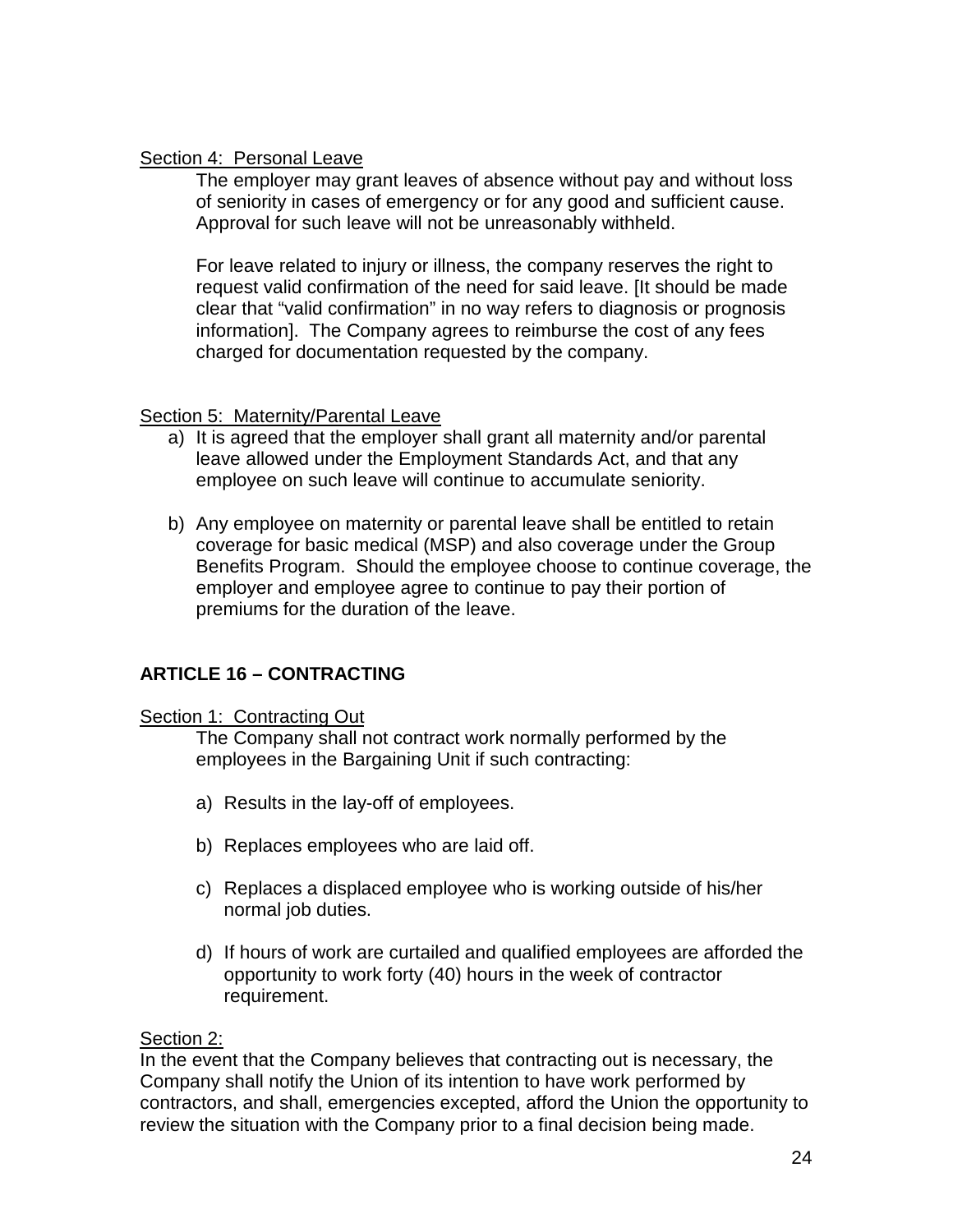## **ARTICLE 17 – PERMANENT CLOSURE**

#### Section 1: Notice

Employees affected by permanent closure of the plant, shall be given a minimum of sixty (60) days notice of closure.

#### Section 2: Severance Pay

- a) Employees terminated by the Company because of said permanent closure shall be entitled to severance pay equal to one (1) week's pay for each year of continuous service and thereafter in increments of completed months of service with the Company. [For this purpose, one (1) week's pay is equal to forty (40) hours pay at affected employees' straight time rate].
- b) In the event that the plant is closed for an indefinite period, after twelve (12) months of closure employees shall receive severance pay as per Section 2 (a) above.

## **ARTICLE 18 – SUMMER STUDENTS**

Students will be employed under the following terms and conditions:

- a) The word "student" refers to a person who is enrolled, or intends to be enrolled, in a full-time educational program. In operating departments, students will be employed to provide relief to bottom jobs in the lines of progression for regular employees who are on vacation or other time off. In other departments students will be hired as labourers.
- b) Students will be identified as such at the onset of an employment period and must indicate that they will be returning to school immediately following a vacation or semester break. A Student Payroll Status Advice form will specify the expected employment period and be signed by the student. The Union will receive a copy of the completed form.
- c) Students who wish to change their status and apply for regular fulltime employment must indicate this intention in writing to the Human Resources Department. At this time, they will cease being students and will be terminated. They will then be considered for permanent openings provided they meet the requirements of a permanent employee.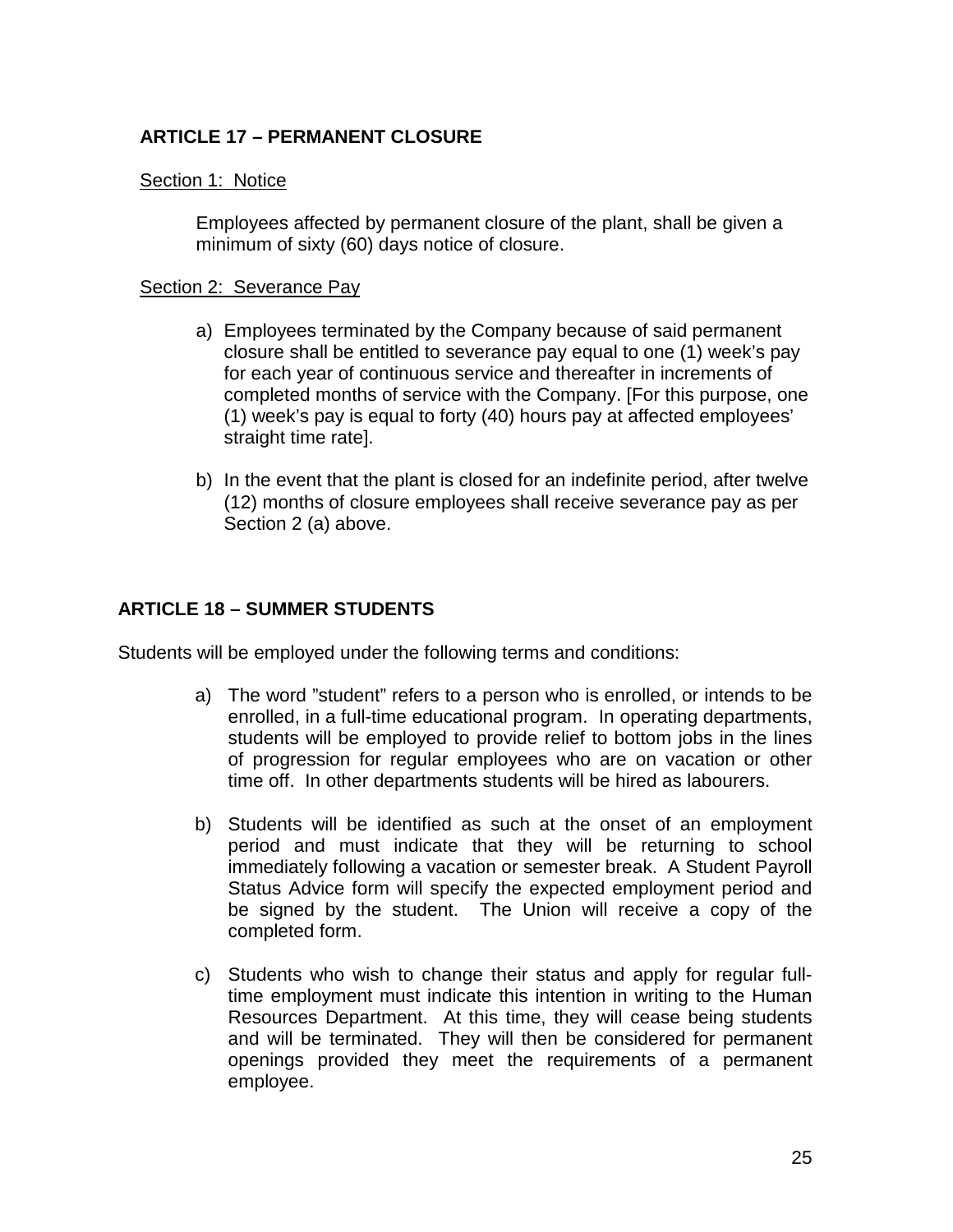- d) No regular employee will be laid off as a result of students being employed and all employees with recall rights who are on lay off will be recalled before a student is hired.
- e) Seniority rights as outlined in Article 5 Seniority does not apply to students.
- f) Students will not be eligible to apply for job postings.
- g) Each student will receive a copy of these terms of employment during the indoctrination process.
- h) The Company will endeavor to implement \$25,000 of Accidental Death and Dismemberment Insurance for employees under this Article in order that the coverage will be applicable from the first day of employment. Implementation of this coverage is contingent on written approval by the insurance carrier. Upon approval, notification will be provided to PPWC, Local 9. A refusal of approval by the carrier will be discussed with the Local Union in order that alternative options may be considered.
- i) Summer students will not be entitled to any other Health and Welfare benefit coverage (other than contemplated under item h above), or pension contribution.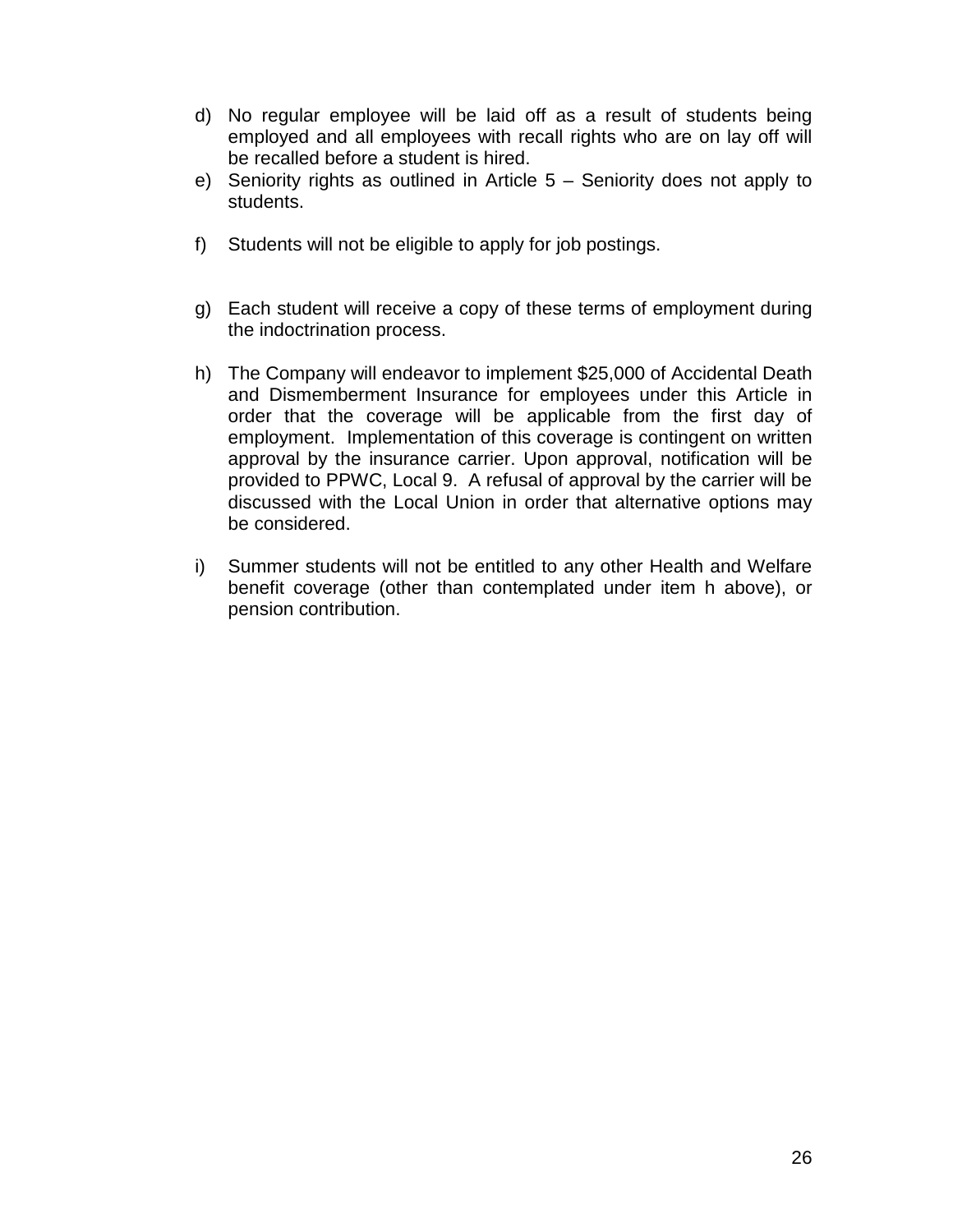## **ARTICLE 19 – CASUAL CLEANUP EMPLOYMENT**

- a) The term "casual cleanup employment" as used in this agreement shall apply to clean up work performed by either laid off regular employees or other persons herein referred to as casual clean up employees.
- b) Employment of laid off regular employees on casual cleanup work shall not result in the commencement of a new period of seniority retention.
- c) Regular laid off employees shall not be classified as casual clean up employees and shall have preference for available work over said casual clean up employees.
- d) The employer agrees to keep a separate seniority list of casual clean up employees who have worked at least ten (10) working days, exclusively for recall purposes and, agrees to recall casual clean up employees in accordance with their seniority as set forth in this list.
- e) All casual clean up employees, including laid off regular employees, shall be paid for work performed at straight time rates. Overtime shall be paid for circumstances triggering overtime consistent with Article 6, section 1.
- f) In accordance with Article 9, section 2, b, any casual clean up employee who works on a Statutory Holiday will be paid at time and one-half for all hours worked. Casual clean up employees will not be eligible for statutory holiday pay.
- g) Rest periods will be as per Article 6, section 1.
- h) The Company agrees that casual cleanup employees will not be introduced where the intent is to increase the use of casual cleanup employees in place of regular employees.
- i) The Company will endeavor to implement \$25,000 of Accidental Death and Dismemberment Insurance for employees under this Article in order that the coverage will be applicable from the first day of employment. Implementation of this coverage is contingent on written approval by the insurance carrier. Upon approval, notification will be provided to PPWC, Local 9. A refusal of approval by the carrier will be discussed with the Local Union in order that alternative options may be considered.
- j) It is agreed that casual clean up employees will accrue vacation pay at 4%.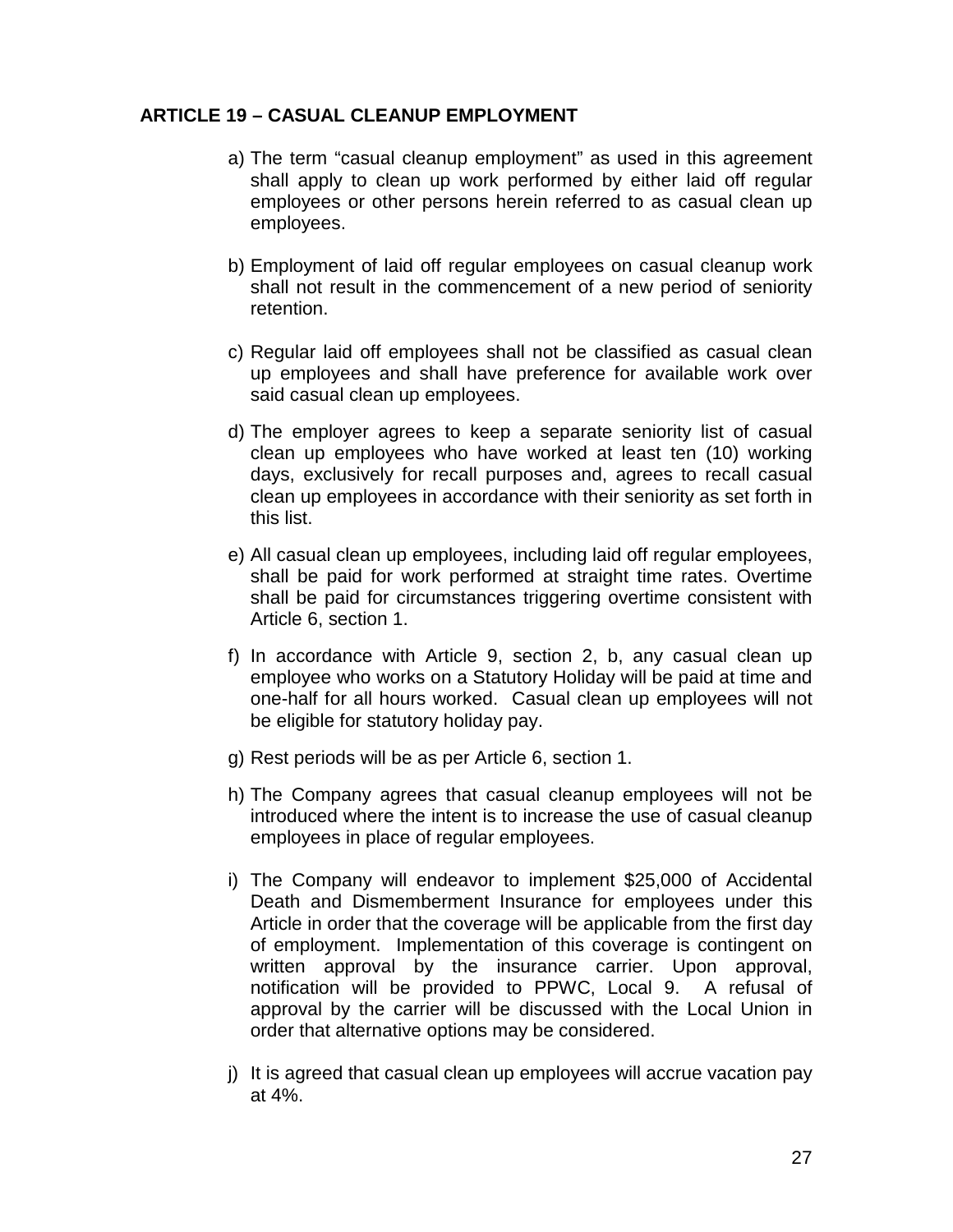## **ARTICLE 19 - CASUAL CLEANUP EMPLOYMENT (continued)**

k) Casual clean up employees will not be entitled to any other Health and Welfare benefit coverage (other than contemplated under item (i) above), or pension contribution.

Dated this 24 day of September, 2014.

for

PACIFIC BIOENERGY CORPORATION

Shawn Bells, Plant Manager

Karen Stahl, Operation Controller

for

PPWC LOCAL 9

 $\overline{1}$ 

Chuck LeBlanc

**Todd Hinton** 

Ron Richardson

Jason Logan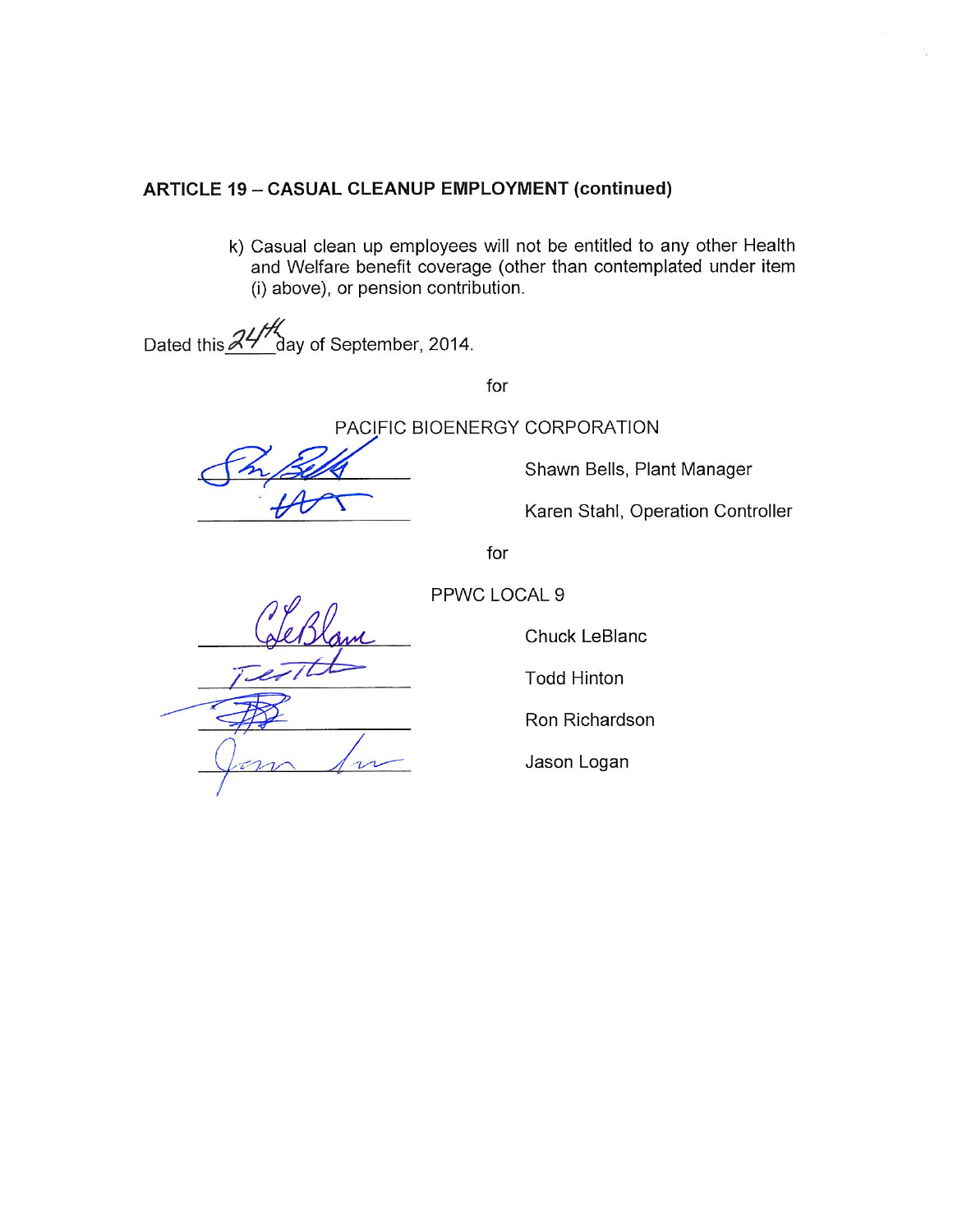#### Supplement No. 1

#### **Letter of Understanding**

#### **Between**

#### Pacific BioEnergy, Prince George Limited Partnership

&

#### PPWC, Local 9

#### Re: Application of Article 9, Section 2 (b)

(For employees scheduled in accordance with Article 6, Section 1, (3) (Four Day, Twelve (12) Hour Schedule))

For the term of the 2014 to 2019 Collective Agreement, employees assigned to the aforementioned shift schedule, who work on a statutory holiday, will be eligible for time and one half for all hours worked as follows:

- For hours worked from midnight to 6:00 a.m. on the actual statutory  $\bullet$ holiday.
- For hours worked on the actual statutory holiday from 6:00 p.m. to  $\bullet$ midnight, and from midnight to 6:00 a.m. on the calendar day subsequent to the actual statutory holiday.

Signed this  $24^{1/4}$  day of September, 2014.

Pacific BioEnergy, PGLP

PPWC, Local 9